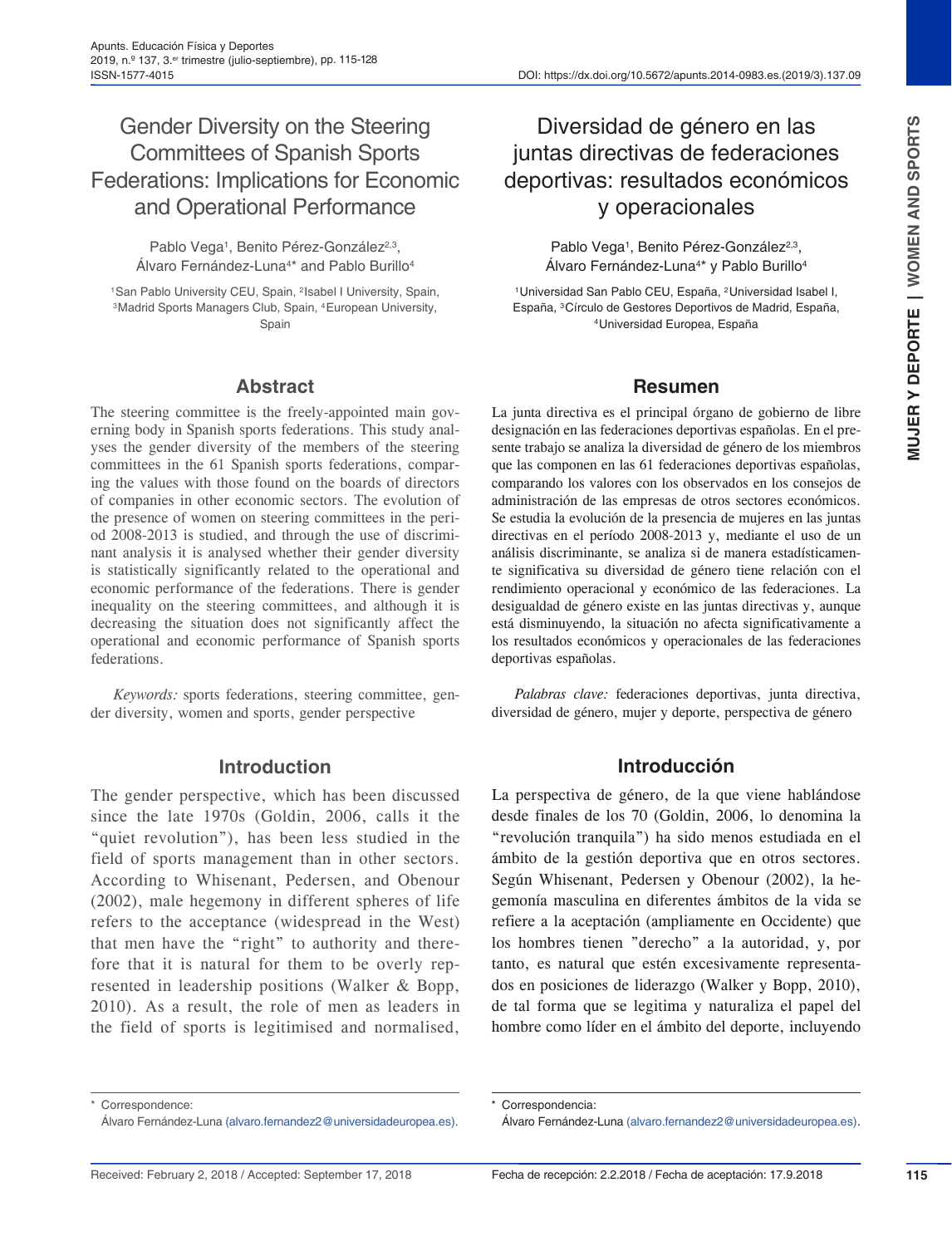The sphere of work is one of the fields of the keenest interest for studies from the gender perspective. Likewise, within these studies ones that analyse the reasons for both vertical and horizontal job segregation are of particular interest (Castaño, 2009). Horizontal job segregation refers to certain people's difficulty in accessing professions where there are strong stereotypes; therefore, horizontal segregation against women occurs in jobs in which a male role is stipulated. Likewise, vertical segregation refers to women's difficulty in accessing jobs at the higher echelons. Oftentimes, companies undertake promotion processes to senior management using informal mechanisms which end up benefitting men over women, which has come to be called the "glass ceiling" (Alimo-Metcalfe, 1995).

Sports federations are the crux of competitive sports in almost all countries. Even though they are often not-for-profit bodies which have been delegated public functions, their management tends to be based on principles similar to those governing companies in any other economic sector: excellence, efficiency, good governance, etc.

## **The economic importance of federations in sports**

Within the governing bodies of federations, the steering committee is the main freely-appointed organ: the president of the federation chooses its members. As stipulated in Order ECI/3567/2007 of 8 December 2007, the other main governing bodies of federations (president, general assembly and executive committee) have to be elected by free and secret ballot.

To make sports federations more comparable with companies in other economic sectors, the steering committee can be considered the governing body which most closely resembles boards of directors of corporate enterprises.

Gender diversity on boards of directors in Spain has been studied previously. Mateos, Gimeno, and Escot (2010) showed that only 6.61% of the board members of the 1085 largest Spanish companies were women, with 76.5% of companies having an

tanto modalidades masculinas como femeninas (Walker y Bopp, 2010).

El ámbito laboral es uno de los campos de mayor interés para los estudios de perspectiva de género. A su vez, dentro de estos estudios, son de especial interés los que analizan los motivos de la segregación laboral tanto vertical como horizontalmente (Castaño, 2009). La horizontal hace referencia a la dificultad que tienen ciertas personas a la hora de acceder a profesiones donde existen fuertes estereotipos. La segregación horizontal hacia las mujeres se produce, por lo tanto, en puestos en los que está estipulado un rol masculino. Asimismo, la segregación vertical hace referencia a la dificultad de las mujeres para acceder a los puestos más altos del escalafón. A menudo, las empresas llevan a cabo procesos de promoción a la alta dirección con mecanismos de carácter no formal que acaban beneficiando a los hombres frente a las mujeres, lo que ha venido a denominarse el "techo de cristal" (Alimo-Metcalfe, 1995).

Las federaciones deportivas son el eje del deporte competitivo en la práctica totalidad de los países. A pesar de que habitualmente se trata de organismos con funciones públicas delegadas y sin ánimo de lucro, su gestión debería basarse en principios similares a los de empresas de cualquier otro sector económico: excelencia, eficiencia, buen gobierno, etc.

### **La importancia económica del ámbito federativo en el deporte**

Dentro de los órganos de gobierno de las federaciones, la junta directiva es el principal órgano de libre designación: es el presidente de la federación el que selecciona a sus miembros. Tal y como establece la Orden ECI/3567/2007, de 8 de diciembre, los otros órganos principales de gobierno de las federaciones (presidente, asamblea general y comisión delegada) deben elegirse por sufragio libre y secreto.

Para asimilar las federaciones deportivas con las empresas de otros sectores económicos, se puede considerar que la junta directiva es el órgano de gobierno que más se asemeja a los consejos de administración de las sociedades de capital.

La diversidad de género en los consejos de administración en España ha sido estudiada con anterioridad. Mateos, Gimeno y Escot (2010) mostraron que solo el 6.61% de los consejeros de las 1085 empresas españolas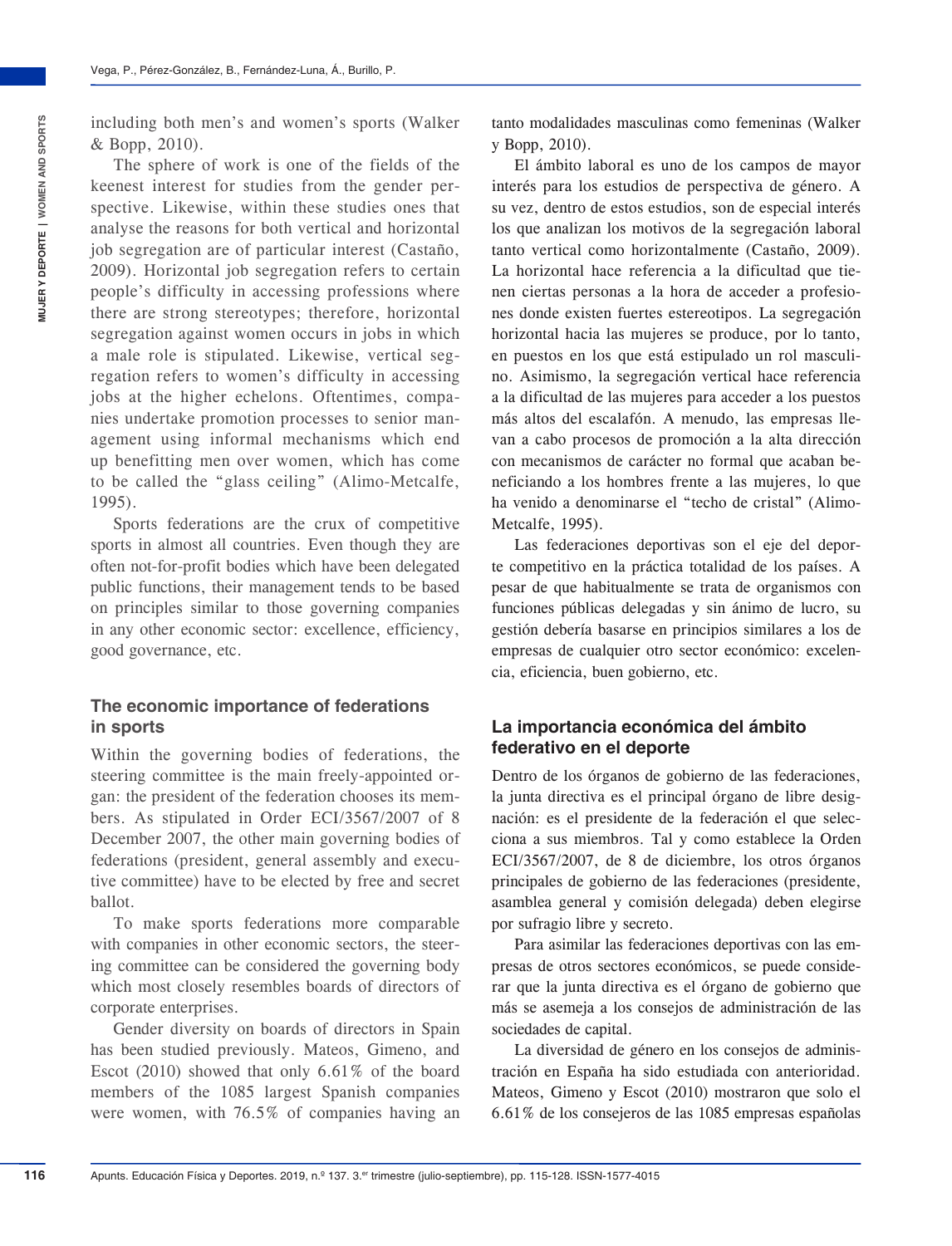exclusively male board of directors. Another previous study (Gómez, 2005) had found similar figures in Spanish companies quoted on the stock market, with 4.04% female representation and 68.07% of boards with only male members.

These figures are far from the recommendation contained in Law 3/2007 of 22 March 2007 on the effective equality of men and women, which sought to reach a figure of 40% of women on the boards of directors of companies listed on the Ibex 35 and those with more than 250 employees by 2015. The law does not provide for sanctions, but it does envisage incentives for companies that meet this target.

Internationally, several European Union member states have passed laws on this matter (Palomo, García, Gutiérrez, & Fernández, 2013). On 11 November 2012, the European Commission presented a proposed directive to ensure that the less represented gender would account for 40% of non-executive positions on boards of directors of companies quoted on the stock market by 2020 (European Commission, 2012a), and this was approved by the European Parliament in November 2013.

Within the European Union there are major differences among countries. Women account for 27% of the boards of directors in the largest companies in Finland, 26% in Latvia and 25% in Sweden, but in contrast only 3% in Malta, 4% in Cyprus and 5% in Hungary (European Commission, 2012b). Incentives through regulated quotas as in Norway (Ahern & Dittmar, 2012), corporate codes as in Sweden and Finland (ILO, 2012) and public-private cooperation programmes as in the United States of America (Dobbin & Kalev, 2007) have proven to have positive effects on gender equality.

In the literature there is evidence of the advantages of gender equality and its benefits for productivity from both a microeconomic (Burgess & Tharenou, 2002) and macroeconomic (Loko & Diouf, 2009) perspective. These results are particularly conclusive with the presence of women in managerial posts in innovative companies (Berenguer, Cerver, Torre, & Torcal, 2004; Dezso & Ross, 2011). The unique features of both sexes' management style have also been studied, bearing in mind the preferences towards risk, competition más grandes eran mujeres, con un 76.5% de empresas con un consejo exclusivamente masculino. En otro estudio anterior (Gómez, 2005) se habían observado cifras similares en las empresas españolas cotizadas, un 4.04% de representación femenina y un 68.07% de consejos enteramente masculinos.

Son cifras muy alejadas de la recomendación establecida por la Ley 3/2007, de 22 de marzo, para la igualdad efectiva de mujeres y hombres, que pretende que se alcance una cuota del 40% en los consejos de administración de las sociedades del Ibex 35 y de las que tenían más de 250 empleados en el año 2015. La Ley no prevé sanciones, pero sí incentivos para las que lo cumplan.

A nivel internacional, varios estados miembros de la Unión Europea han legislado sobre la materia (Palomo, García, Gutiérrez y Fernández, 2013). La propia Comisión Europea presentó el 11 de noviembre de 2012 una propuesta de Directiva con el objetivo de que el género menos representado suponga el 40% de los puestos no ejecutivos de los consejos de administración de las empresas cotizadas en Bolsa en 2020 (European Commission, 2012a), siendo aprobada por el Parlamento Europeo en noviembre de 2013.

Frechot Revolution Frequencial of the space of the space of the space of the space contents. 2019, section the space of the space contents of the space of the space of the space of the space of the space of the space of th Dentro de la propia Unión Europea existen grandes diferencias entre países. Las mujeres representan el 27% en los consejos de administración de las mayores empresas de Finlandia, el 26% en Letonia, o el 25% en Suecia, pero frente a ello solo suponen el 3% en Malta, el 4% en Chipre o el 5% en Hungría (European Commission, 2012b). Los incentivos, bien sea mediante cuotas reguladas, como en Noruega (Ahern y Dittmar, 2012); mediante códigos corporativos, como en Suecia o Finlandia (ILO, 2012), o con programas de cooperación publicoprivados, como en los Estados Unidos de América (Dobbin y Kalev, 2007), han demostrado tener efectos positivos en la igualdad de género.

En la bibliografía científica existen evidencias sobre la conveniencia de la igualdad de género y sus beneficios en términos de productividad, tanto desde una perspectiva microeconómica (Burgess y Tharenou, 2002), como desde una macroeconómica (Loko y Diouf, 2009). Estos resultados son particularmente concluyentes con la presencia de mujeres en puestos directivos de empresas de innovación (Berenguer, Cerver, Torre y Torcal, 2004; Dezso y Ross, 2011). También se han estudiado las características diferenciadoras de ambos sexos en los estilos de gestión, teniendo en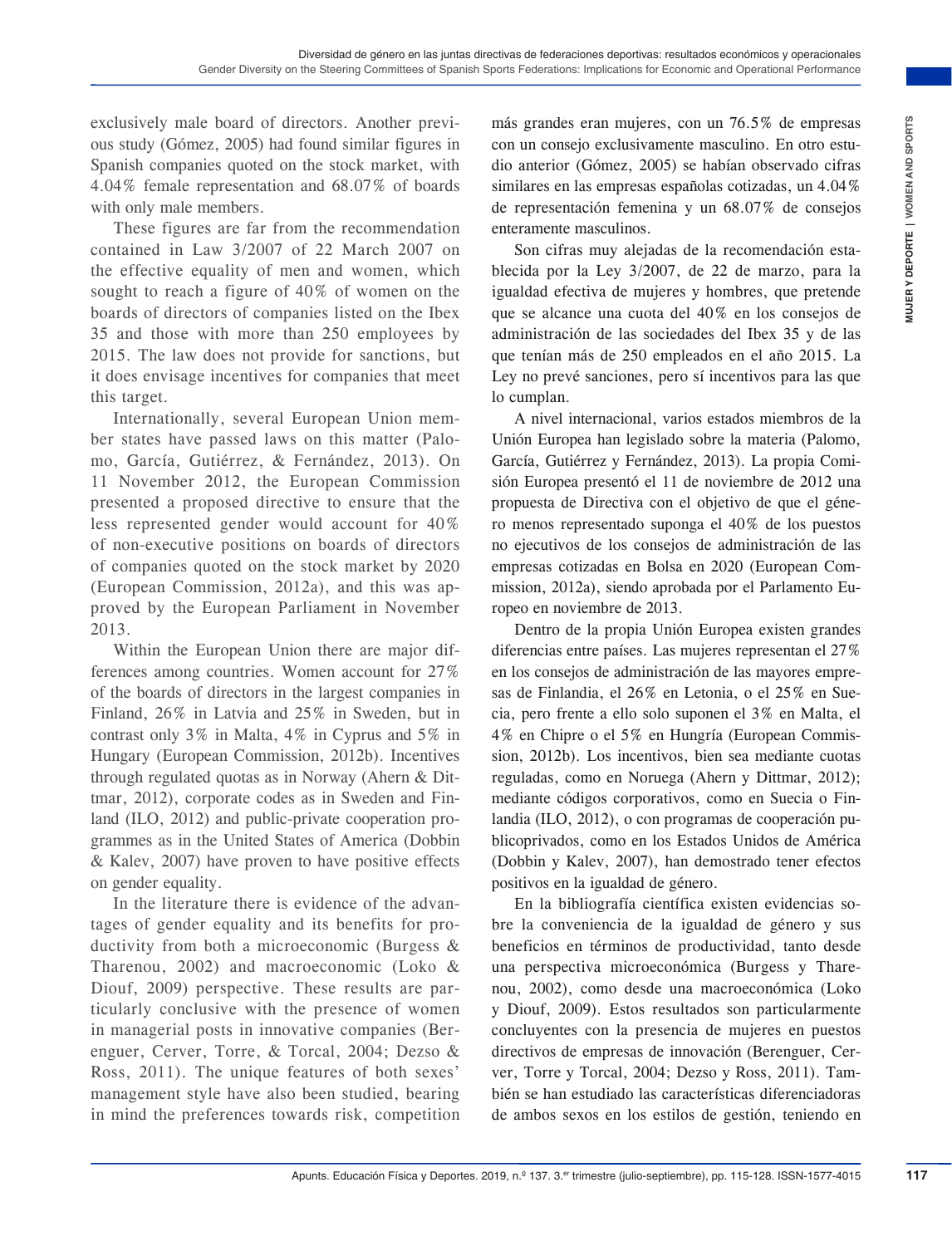and negotiation (Croson & Gneezy, 2009) and the influence of age in the gender diversity of new hires (Petit, 2007). In Spain, female executives tend to have a somewhat higher educational level than their male counterparts and there are more internal promotions among women than men (Castaño, 2009). Lombardo and Verge (2017) clearly distinguish between the coercion that exists when implementing gender quotas in the political sphere and the business world; while in politics there is "strong" regulation, in business the coercion is "weak". Companies' discursive strategies show a certain resistance to adopting equality quotas (Meier, 2014).

In the field of sports, studies have been conducted on both sports practise and gender (Castillo-Andrés, Campos-Mesa, & Ries, 2013; Puig & Soler, 2004) and on the diversity of sports entities (Alfaro, Vázquez, Gallardo, & Ferro, 2012; 2013; Castañón Rodríguez, 2007; Devís-Devís, Valenciano, Villamón, & Pérez-Samaniego, 2010; Piedra, 2008; Fernández, 2015; Hall, 2004). For example, being a coach of football teams seems to be a male preserve worldwide. Female coaches of men's teams are a rare exception, while male coaches of female football teams are the rule (Pfister, 2013). In Spanish sports federations, the presence of women on governing bodies in 2004 and 2005 was analysed (Robles & Escobar, 2006) and specific gender analysis was conducted in certain sports such as football, rowing and ski jumping (Tusell, 2009). However, there are no previous studies on gender diversity and the economic and operational performance of federations. In the realm of large international sports organisations there are just a handful of women in executive positions, even though there is a concern to show that they are working on diversity (Pérez González, 2016). In 2018, the International Olympic Committee only had 28 women among its 97 members (IOC, 2018), while the Spanish Olympic Committee (COE) has 2 women in executive positions, and of the total of 119 members, only 15 are women (COE, 2018).

In consequence, leadership in sports has become achieving posts that are mainly held by and for men. Women's historic lack of representation suggests discriminatory repercussions and results in the treatment, access and representation of cuenta las preferencias hacia el riesgo, la competición o negociación (Croson y Gneezy, 2009), o la influencia de la edad en la diversidad de género de las nuevas contrataciones (Petit, 2007). En España, la formación académica de las directivas es algo superior a la de los directivos, y hay más ascensos de promoción interna en mujeres que en hombres (Castaño, 2009). Lombardo y Verge (2017) diferencian claramente la coerción que existe a la hora de implantar cuotas de género en el ámbito político y en el ámbito empresarial. Mientras que en política existe una regulación "fuerte", en el ámbito de la empresa la coerción es "débil". Las estrategias discursivas en la empresa presentan una cierta resistencia a la adopción de igualación de cuotas (Meier, 2014).

En el ámbito deportivo se han realizado tanto estudios sobre práctica deportiva y género (Castillo-Andrés, Campos-Mesa y Ries, 2013; Puig y Soler, 2004) como sobre la diversidad de las entidades deportivas (Alfaro, Vázquez, Gallardo y Ferro, 2012; 2013; Castañón Rodríguez, 2007; Devís-Devís, Valenciano, Villamón y Pérez-Samaniego, 2010; Piedra, 2008; Fernández, 2015; Hall, 2004). Por ejemplo, a nivel mundial, ser entrenador de equipos de fútbol parece ser un coto masculino. Las entrenadoras de equipos de hombres son una rara excepción, mientras que los hombres son la regla como entrenadores de fútbol femenino (Pfister, 2013). En federaciones deportivas españolas, se analizó la presencia de mujeres en los órganos de gobierno durante los años 2004 y 2005 (Robles y Escobar, 2006), y también se desarrolló un análisis específico de género en deportes concretos como el fútbol, el remo o los saltos de esquí (Tusell, 2009), sin que haya ningún estudio anterior sobre la diversidad de género y los resultados económicos y operacionales de las federaciones. En el ámbito de los grandes organismos internacionales del deporte hay escasez de mujeres en los puestos directivos, aunque existe inquietud para demostrar que se está trabajando en la diversidad (Pérez González, 2016). En 2018, el COI solo cuenta con 28 mujeres entre sus 97 miembros (IOC, 2018), mientras que en el COE, hay 2 mujeres dentro de los cargos directivos, y de los 119 miembros que lo componen solo 15 de ellos son mujeres (COE, 2018).

En consecuencia, el liderazgo en el deporte se ha convertido en una lucha para conseguir puestos ocupados mayoritariamente por y para hombres. La falta de representación histórica de las mujeres sugiere repercusiones discriminatorias y resultados en el tratamiento, el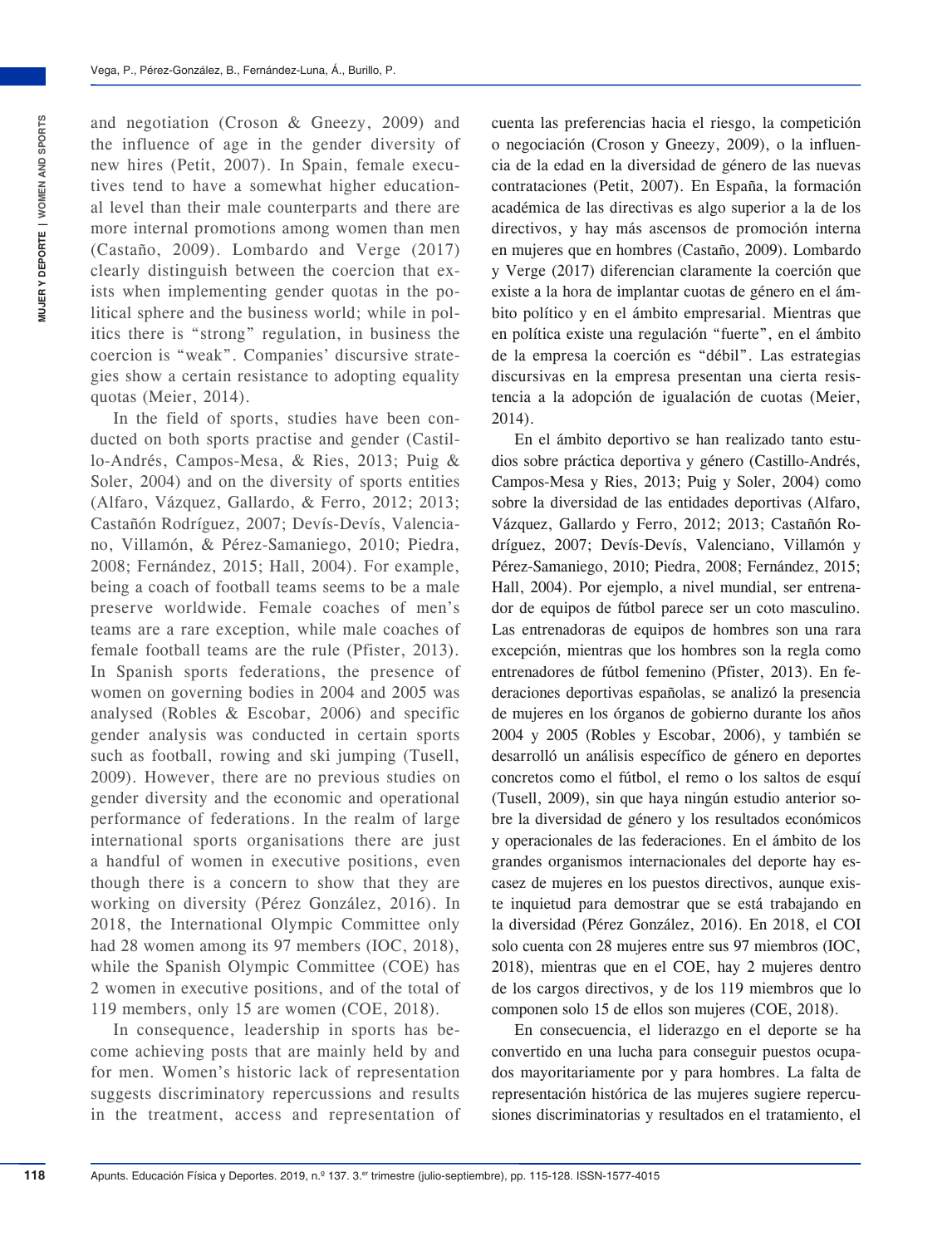women in the sports landscape (Walker & Bopp, 2010). Regarding this issue, the steering committee is the main freely-appointed body of the federations and its members are freely appointed and removed by the president of the federation. This research focuses on analysing the gender diversity of this collegial management body within the Spanish federation system.

The specific objectives of this study were the following:

- To analyse the steering committees of the 61 Spanish sports federations, striving to identify situations of inequality in the gender-based distribution of their respective members both from an aggregate perspective and also based on individualised analysis by federation.
- To study the evolution of the presence of women on the steering committees in the period 2008- 2013, identifying the cases of both positive and negative evolution.
- To compare the gender diversity of the steering committees with gender diversity in the sports licences of their respective sports in order to analyse whether there is a relationship in terms of diversity between the sports sphere and the management sphere in the various sports.
- To analyse whether gender diversity on steering committees has a statistically significant relationship with the operational and economic performance of the federations, measured respectively by the increase in the number of sports licences and the increase in their own income.

## **Methodology**

The annual reports of federations which the Spanish National Sports Council, the supervisory body of sports in Spain, periodically publishes on the Spanish sports federations section on its website were used to analyse the data on gender diversity on the steering committees of the federations and to analyse the evolution in the number of licences and income of the federations.

The universe consisted of the 61 sports federations in Spain, without counting sports federations acceso y la representación de la mujer en el paisaje del deporte (Walker y Bopp, 2010). Sobre este mismo tema, la junta directiva es el principal órgano de libre designación de las federaciones, siendo sus miembros designados y revocados libremente por el presidente de la federación. Esta investigación se centra en el análisis de la diversidad de género en el sistema federativo español de este órgano colegiado de gestión.

Los objetivos concretos de este trabajo fueron los siguientes:

- Analizar las juntas directivas de las 61 federaciones deportivas españolas, tratando de identificar situaciones de desigualdad en la distribución por género de sus respectivos miembros, tanto desde una perspectiva agregada, como desde un análisis individualizado por federaciones.
- Estudiar la evolución de la presencia de las mujeres en las juntas directivas del período 2008-2013, identificando los casos positivos y negativos en dicha evolución.
- Comparar la diversidad de género de las juntas directivas con la existente en las licencias deportivas de los respectivos deportes, para analizar si a nivel de diversidad existe una relación entre el ámbito deportivo y el ámbito de gestión en los diferentes deportes.
- Analizar si la diversidad de género en las juntas directivas tiene relación estadísticamente significativa con el rendimiento operacional y económico de las federaciones, medidos respectivamente por el incremento en el número de licencias deportivas y el incremento de ingresos propios.

## **Metodología**

Figure (Walkret As Borger Charlington Figure 1913, 1922, 1922, 1922, 1922, 1922, 1922, 1922, 1922, 1922, 1922, 1922, 1922, 1922, 1922, 1922, 1922, 1922, 1922, 1922, 1922, 1922, 1922, 1922, 1922, 1922, 1922, 1922, 1922, 192 Para analizar los datos de diversidad de género en la junta directiva de las federaciones, así como para analizar las evoluciones de licencias e ingresos federativos, se utilizaron los informes anuales de federaciones que el Consejo Superior de Deportes, organismo supervisor del deporte en España, publica de manera periódica en la sección de federaciones deportivas españolas de su página web.

El universo correspondió a las 61 federaciones deportivas existentes en España, sin contar las federaciones deportivas para discapacitados, que cuentan con 865 miembros en sus juntas directivas y que han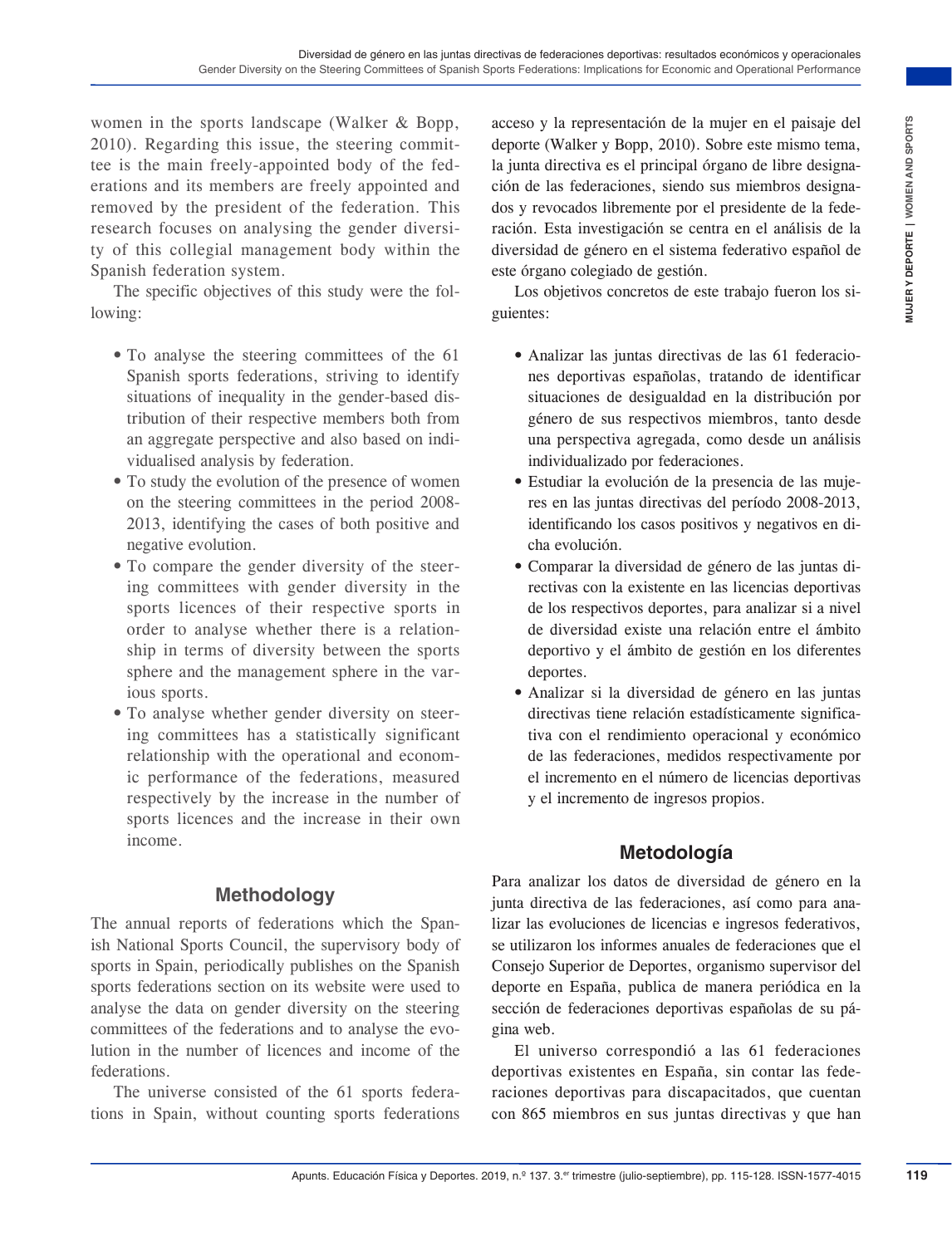for athletes with disabilities, which have 865 members on their steering committees and issued a total of 3 385 341 federation licences in 2013.

The XLSTAT statistical software package from Addinsoft was used to process the data.

First, discriminant analysis was used to study the relationship between the gender diversity on the steering committees of the federations and the economic and operational performance of the federations.

For this study, the federations were classified into two different groups. The first one was made up of federations that had no women or only one woman on their steering committee in 2013, that is, the federations where there was a low incentive to establish gender equality. The second group was made up of the federations which had more than one woman on their committee. Since there were only two discriminatory categories, simple discriminatory analysis was performed. The explanatory variables used in this model were the percentage increase in income in each federation between 2013 and 2014, and the percentage increase in the number of licences during this same period. The goal was to analyse whether these variables were capable of classifying the federations statistically between those with a firm strategy on gender diversity (group 1) and those without (group 2), specifically whether the gender diversity of the federations may have a statistically significant effect on increased income and licences in the federations.

It was decided not to perform analysis of the relationship between gender diversity on the committees and the sports results of the federations due to the difficulty involved in standardising these values among the different federations. Nationally, not all sports have objective records or features which would enable different years to be compared. Furthermore, internationally the frequency of European and world championships is different in each sport. The results in the Olympics as a benchmark event to evaluate the sports results was also discarded since not all the federations included in this study are represented in the Olympics; additionally, the summer Olympics were not held in the target years of the study, 2013 and 2014.

Thus, the discriminant analysis made it possible to segment the federations within previously recognised expedido un total de 3 385 341 licencias federativas en el ejercicio 2013.

Para el tratamiento de datos se utilizó el paquete estadístico XLSTAT d'Addinsoft.

En primer lugar, para el estudio de la relación entre la diversidad de género en las juntas directivas de las federaciones y los resultados económicos y operacionales de las federaciones se utilizó la técnica del análisis discriminante.

Para este trabajo, se clasificaron las federaciones en dos grupos diferenciados. El primero estuvo formado por las federaciones que no contaban con mujeres o que tan solo contaban con una mujer en su junta directiva en el ejercicio 2013, es decir, las federaciones en las que se observó un bajo incentivo hacia el establecimiento de la igualdad de género. El segundo grupo estuvo formado por aquellas federaciones que contaban con más de una mujer en su junta. Al haber tan solo dos categorías discriminatorias se realizó un análisis discriminatorio simple. Las variables explicativas utilizadas en este modelo fueron el incremento porcentual de ingresos propios en cada federación entre el año 2013 y el año 2014, y el incremento porcentual del número de licencias en este mismo período. Se trató de analizar si esas variables eran capaces de clasificar a las federaciones de manera estadística entre las que tienen una estrategia firme sobre diversidad de género (grupo 1) y las que no la tienen (grupo 2). En definitiva, si la diversidad de género de las federaciones podía tener un efecto estadístico significativo en el incremento de ingresos y de licencias en las federaciones.

Se descartó realizar un análisis de la relación de la diversidad de género en las juntas con los resultados deportivos de las federaciones por la dificultad que implicaba homogeneizar estos valores entre las diferentes federaciones. A nivel nacional, no todos los deportes tenían marcas o prestaciones objetivas que permitieran comparar unos ejercicios con otros. Y a nivel internacional, la frecuencia de los campeonatos europeos y mundiales era diferente en cada deporte. También se descartaron los resultados en los JO como evento de referencia para la valoración de los resultados deportivos ya que no todas las federaciones incluidas en este trabajo estaban representadas y, además, los años objeto de la investigación, 2013 y 2014, no coincidían con años de celebración de los JO de verano.

De esta manera, el análisis discriminante permitió segmentar las federaciones dentro de grupos previamente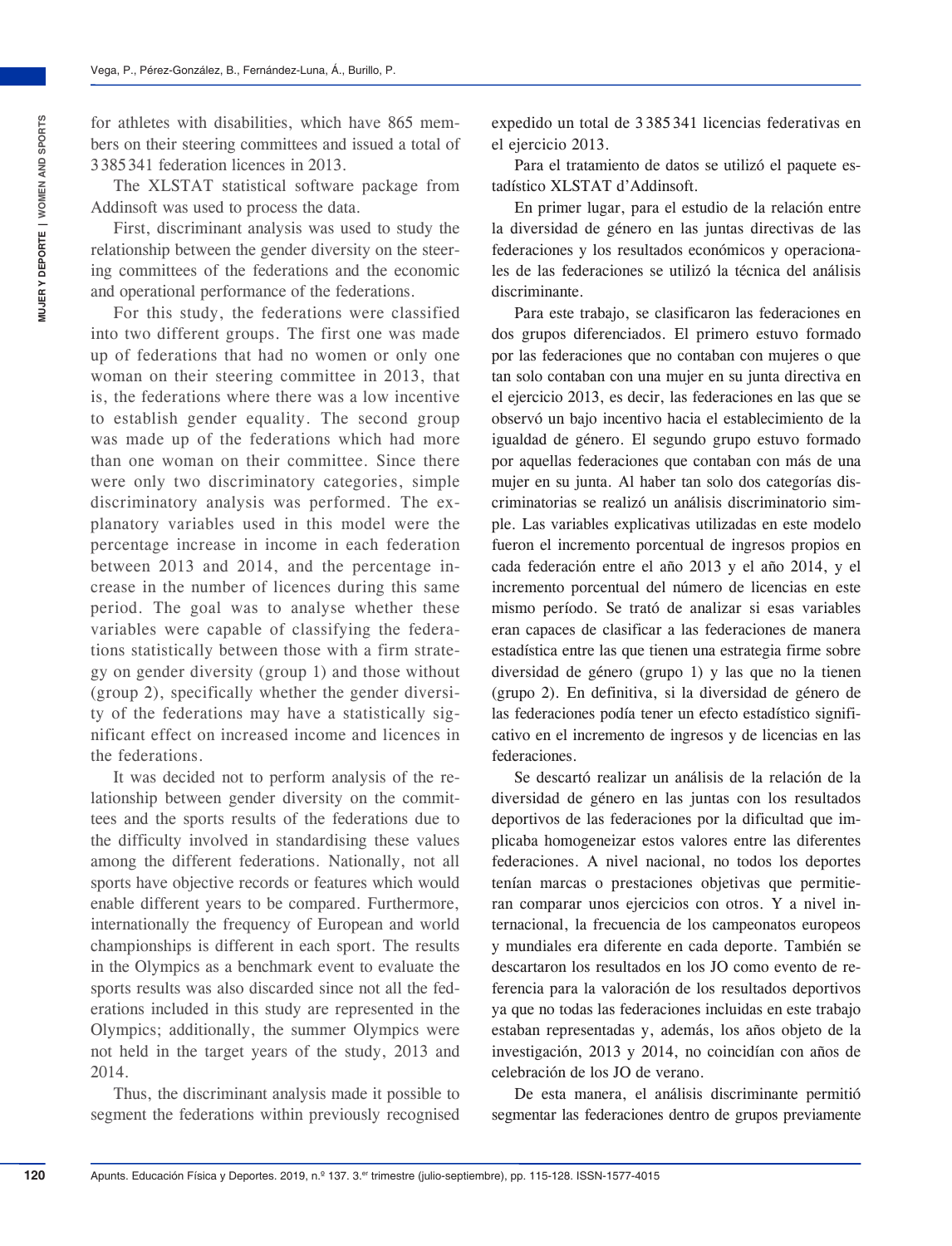groups (Hair, Anderson, Tatham, & Black, 2005), so an ad-hoc classification was made within the study subjects which was later analysed to check whether the grouping matched the statistical requirements needed.

Once the federations had been classified into their respective groups and the simple discriminant function was performed with the assistance of the XLSTAT statistical software, Wilks' lambda distribution was obtained to ascertain the proportion of the total variance of the discriminant scores which was not explained by the differences among groups. To confirm the values of the Wilks' lambda distribution test, two more tests were performed to add reliability to the results of the discriminant analysis, namely Kullback's test and Box's M test.

#### **Results**

103 of the 865 members of the steering committees of the Spanish sports federations in 2013 were female, which means 11.9% of total members. The sports federations with the highest presence of women on their steering committee appear in Table 1.

With regard to evolution in the period 2008-2013, in 2008, 85 of the 862 members of the steering committees of Spanish sports federations were women, which meant 9.9% of total members. Therefore, an overall 2.0% improvement was found over these five years, which means an improvement of 0.4 percentage points per year.

During this period, 32 federations increased and 18 decreased the percentage of women on their steering committees. The modern pentathlon federation went from having no women on its steering

Table 1

*Spanish sports federations with highest presence of women on their steering committee. 2013* (CSD, 2014)

| Federation | $%$ women<br>Steering<br>committee | No.<br>women | Total<br>members |
|------------|------------------------------------|--------------|------------------|
| Gymnastics | 61.5%                              | 8            | 13               |
| Ice sports | 50.0%                              | 2            | 4                |
| Pétangue   | 33.3%                              | 5            | 15               |
| Skating    | 29.4%                              | 5            | 17               |
| Fencing    | 27.3%                              | 3            | 11               |
|            |                                    |              |                  |

reconocidos (Hair, Anderson, Tatham y Black, 2005), por lo que se realizó una clasificación *ad hoc* dentro de los sujetos de estudio y, posteriormente, se analizó para comprobar si la agrupación se ajustaba a los requisitos estadísticos necesarios.

when *i*, & Black, 2005, reconseinded Ffirst, Andreno, Tarlanny Plate, 2005),<br>Alystot ocheanistical y providente estation y posteromente, se annito posteromete, and interpretent<br>stational equivalent occupy posterometers. A Una vez clasificadas las federaciones en los respectivos grupos y realizada la función discriminante simple con la ayuda del paquete estadístico XLSTAT, se obtuvo el estadístico Lambda de Wilks para conocer la proporción de la varianza total de las puntuaciones discriminantes que no fue explicada por las diferencias entre grupos. Para confirmar los valores de la prueba Lambda de Wilks, se realizaron dos pruebas más para añadir fiabilidad a los resultados del análisis discriminante: la de Kullback y la de Box.

## **Resultados**

De los 865 miembros que en el ejercicio 2013 formaban las juntas directivas de las federaciones deportivas españolas, 113 eran mujeres, lo que representó un 11.9% del total de los miembros. Las federaciones deportivas con mayor presencia de mujeres en su junta directiva aparecen en la tabla 1.

Respecto a la evolución en el período 2008-2013, en el ejercicio 2008, 85 de los 862 miembros de las juntas directivas de las federaciones deportivas españolas eran mujeres, lo que significaba un 9.9% del total. Se observó, por tanto, una mejora del 2.0% en términos totales en estos cinco años, es decir, una mejora de 0.4 puntos porcentuales al año.

En este período, 32 federaciones mejoraron el porcentaje de mujeres en su junta directiva y 18 lo redujeron. La federación de pentatlón moderno pasó de no contar con mujeres en su junta directiva a hacerlo en un

Tabla 1

| Federaciones deportivas españolas con mayor porcentaje de        |
|------------------------------------------------------------------|
| presencia de mujeres en la junta directiva. Ejercicio 2013 (CSD, |
| 2014)                                                            |

| Federación        | % Mujeres<br>junta<br>directiva | $N^{\circ}$<br>Mujeres | $N^{\circ}$ Total<br>miembros JD |
|-------------------|---------------------------------|------------------------|----------------------------------|
| Gimnasia          | 61.5%                           | 8                      | 13                               |
| Deportes de hielo | 50.0%                           | 2                      | 4                                |
| Petanca           | 33.3%                           | 5                      | 15                               |
| Patinaje          | 29.4%                           | 5                      | 17                               |
| Esgrima           | 27.3%                           | 3                      | 11                               |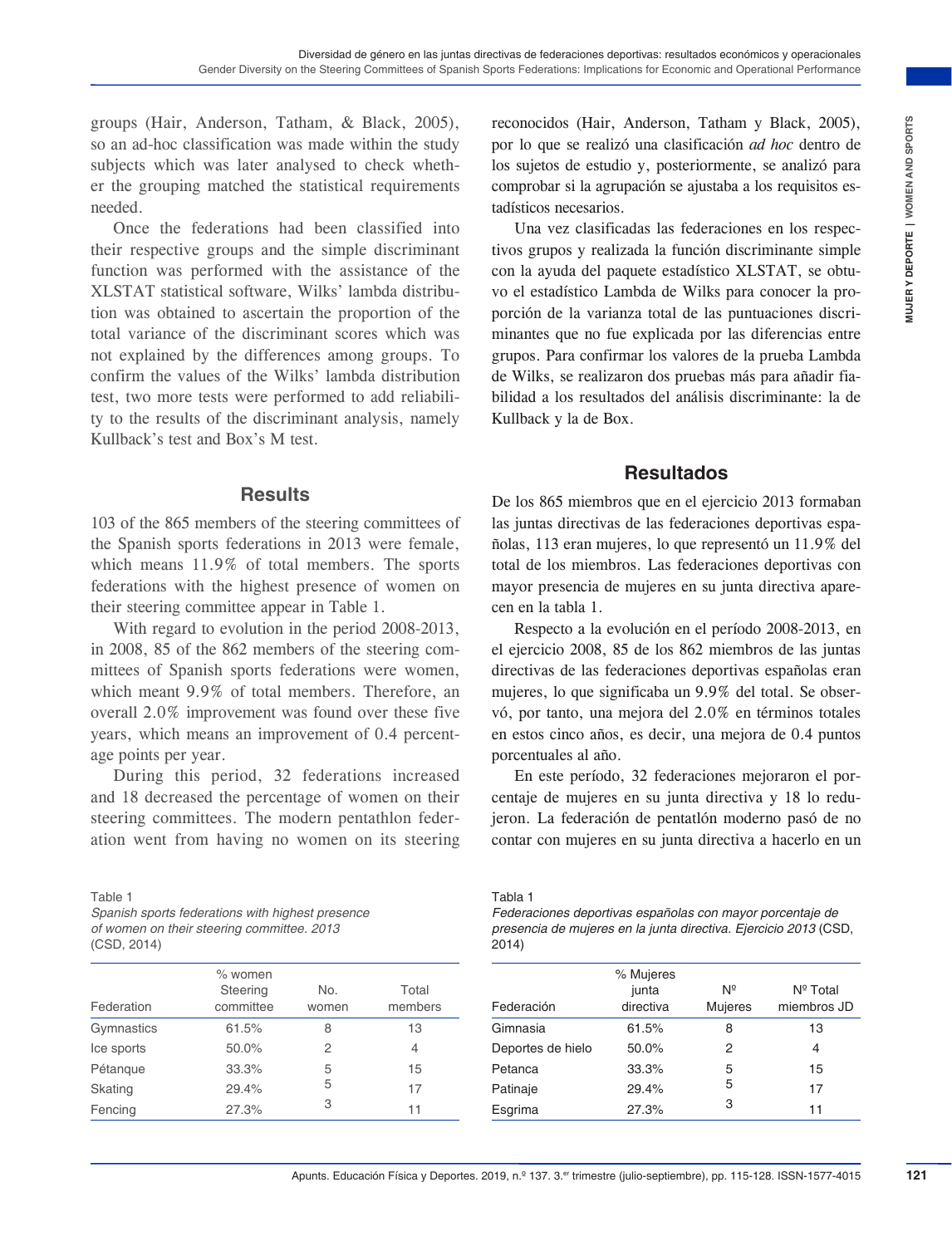committee to having 22.2% women, and the skating federation went from 8.3% to 29.4%. On the negative side, the orienteering federation went from having 42.9% women to 16.7%, and the canoeing federation went from 25.0% to 7.1%.

In the comparison with sports licences in 2013, 21.0% of them in Spain – 709445 out of 3385341 – were female compared to 11.9% female positions on the steering committees; that is, a difference of 9.1 percentage points (with a standard deviation of 0.163). In 2008, 20.1% of sports licences were female and 9.9% of the members of the steering committees were female as well, so it could be observed that both percentages were evolving positively in that the gap between both values was closing.

Individualised analysis of the federations showed that 16 federations had a higher percentage of women on their steering committee than in their sports licences, but the opposite held true in 44 of the federations.

Table 2 shows the most extreme disparities between the percentage of women on steering committee and the percentage of female licences for that sport in Spanish sports federations.

There were three federations in which the post of president was held by a woman, specifically the federations for ice sports, pétanque and surf life saving. In two of these federations (ice sports and pétanque), the presence of women on the steering committee was higher than the percentage of female licences.

Table 2 *Percentage of women on the steering committee compared to female licences by sport. 2013* (CSD, 2014)

| Federation                | $\%$ women on the<br>steering committee       | % female licences<br>over the total |
|---------------------------|-----------------------------------------------|-------------------------------------|
| on the steering committee | Federations with a higher positive difference |                                     |
| <b>Boxing</b>             | 25.0%                                         | 6.5%                                |
| <b>Billiards</b>          | 16.7%                                         | 1.2%                                |
| Chess                     | 20.0%                                         | 5.7%                                |
| in sports licences        | Federations with a higher positive difference |                                     |
| Volleyball                | 5.6%                                          | 71.5%                               |
| Horseback riding          | $10.0\%$                                      | 67.2%                               |
| Taekwondo                 | $0.0\%$                                       | 39.1%                               |

porcentaje del 22.2%, y la federación de patinaje, pasó de un 8.3% a un 29.4%. En el lado negativo, la federación de orientación pasó de tener un 42.9% de presencia femenina a un 16.7%, y la federación de piragüismo pasó de un 25.0% a un 7.1%.

En la comparación con las licencias deportivas en 2013, el 21.0% en España –709 445 de 3 385 341– eran femeninas, frente a un 11.9% de cargos femeninos en las juntas directivas; es decir una diferencia de 9.1 puntos porcentuales (con una desviación típica del 0.163). En el año 2008 había un 20.1% de licencias deportivas femeninas y un 9.9% de miembros femeninos en las juntas directivas, por lo que se pudo observar que ambos porcentajes estaban evolucionando positivamente; la brecha entre ambos valores se estaba acortando.

Un análisis individualizado de federaciones mostró que 16 federaciones presentaban mayor porcentaje de mujeres en su junta directiva que entre sus licencias deportivas, pero en 44 federaciones ocurrió lo contrario.

En la tabla 2 se presentan los casos más extremos de disparidad entre el porcentaje de mujeres en la junta directiva y el porcentaje de licencias femeninas para dicho deporte en las federaciones deportivas españolas.

Existían tres federaciones en las que el cargo de presidente fue ocupado por una mujer, en concreto en las federaciones de los deportes de hielo, petanca, y salvamento y socorrismo. En dos de estas federaciones (hielo y petanca), la presencia de mujeres en la junta directiva fue superior al porcentaje de licencias femeninas.

#### Tabla 2

*Porcentaje de mujeres en junta directiva frente a licencias femeninas, por deporte. Ejercicio 2013* (CSD, 2014)

| Federación                                                            | % Mujeres en<br>junta directiva | % Licencias femeninas<br>sobre el total |  |  |
|-----------------------------------------------------------------------|---------------------------------|-----------------------------------------|--|--|
| Federaciones con mayor diferencia positiva<br>en junta directiva      |                                 |                                         |  |  |
| Boxeo                                                                 | 25.0%                           | 6.5%                                    |  |  |
| Billar                                                                | 16.7%                           | 1.2%                                    |  |  |
| Ajedrez                                                               | 20.0%                           | 5.7%                                    |  |  |
| Federaciones con mayor diferencia positiva<br>en licencias deportivas |                                 |                                         |  |  |
| Voleibol                                                              | 5.6%                            | 71.5%                                   |  |  |
| Hípica                                                                | 10.0%                           | 67.2%                                   |  |  |
| Taekwondo                                                             | $0.0\%$                         | 39.1%                                   |  |  |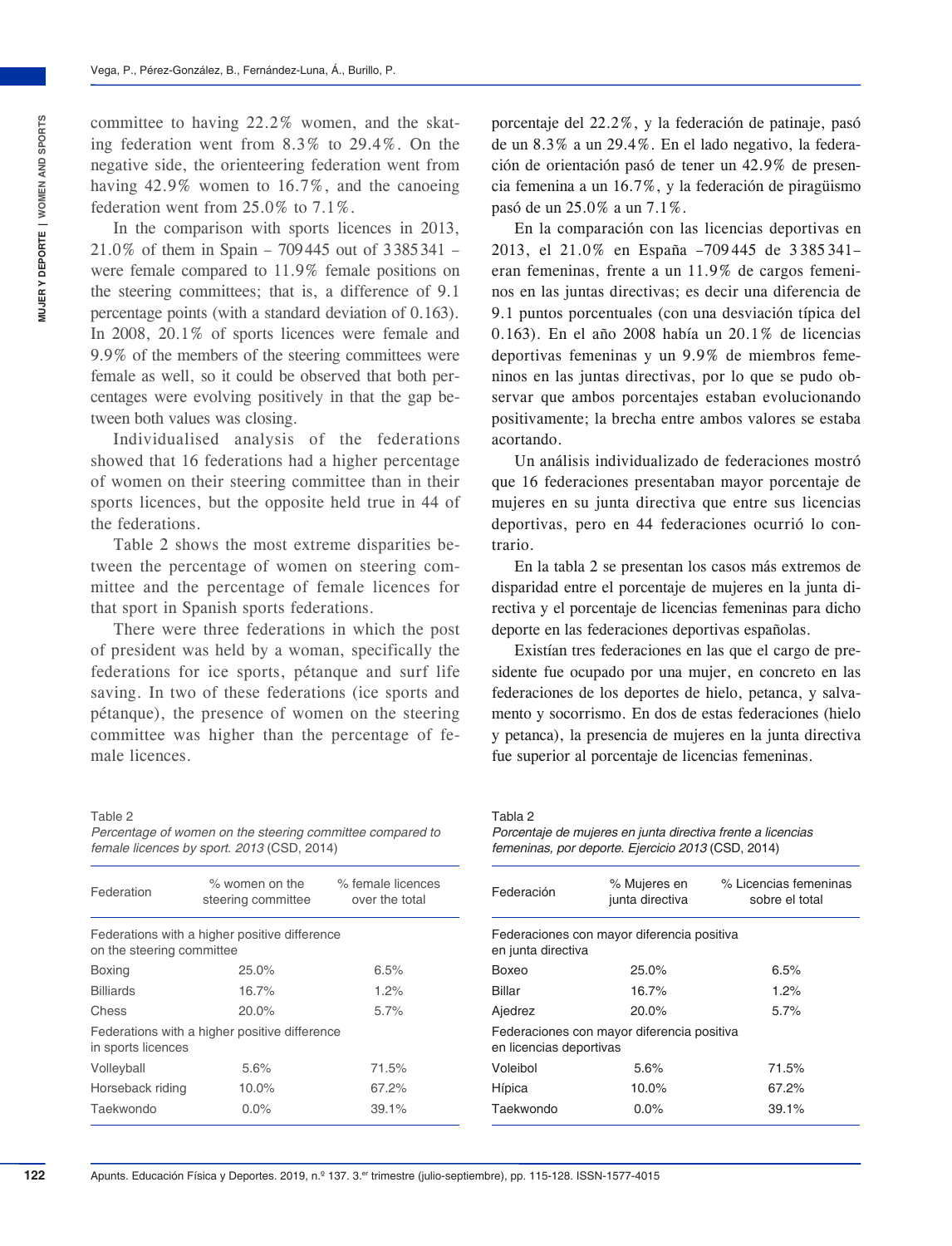Diversidad de género en las juntas directivas de federaciones deportivas: resultados económicos y operacionales Gender Diversity on the Steering Committees of Spanish Sports Federations: Implications for Economic and Operational Performance

| Table 3<br>Results of the Wilks' lambda distribution test                                                                                                                                                                                                                                                                                                                                                                                                                                                                                                                                                                                                                                                                                                                                                                                                                                                                                                                                                                                                                                                                                                                                                                                                                                                                                                                                                                                                                                                                                                                                                                                                                                                                                                                                                                                                                                               |                                                                                                                                                                                                            | Tabla 3<br>Resultados de la prueba Lambda del Wilks                                                                                                                                                                                                                                                                                                                                                                                                                                                                                                                                                                                                                                                                                                                                                                                                                                                                                                                                                                                                                                                                                                                                                                                                                                                                                                                                                                                                                                                                                                                                                                                                                                                                                                                                                                                                                                                   |                                                                                                                                                                                                                       |  |  |
|---------------------------------------------------------------------------------------------------------------------------------------------------------------------------------------------------------------------------------------------------------------------------------------------------------------------------------------------------------------------------------------------------------------------------------------------------------------------------------------------------------------------------------------------------------------------------------------------------------------------------------------------------------------------------------------------------------------------------------------------------------------------------------------------------------------------------------------------------------------------------------------------------------------------------------------------------------------------------------------------------------------------------------------------------------------------------------------------------------------------------------------------------------------------------------------------------------------------------------------------------------------------------------------------------------------------------------------------------------------------------------------------------------------------------------------------------------------------------------------------------------------------------------------------------------------------------------------------------------------------------------------------------------------------------------------------------------------------------------------------------------------------------------------------------------------------------------------------------------------------------------------------------------|------------------------------------------------------------------------------------------------------------------------------------------------------------------------------------------------------------|-------------------------------------------------------------------------------------------------------------------------------------------------------------------------------------------------------------------------------------------------------------------------------------------------------------------------------------------------------------------------------------------------------------------------------------------------------------------------------------------------------------------------------------------------------------------------------------------------------------------------------------------------------------------------------------------------------------------------------------------------------------------------------------------------------------------------------------------------------------------------------------------------------------------------------------------------------------------------------------------------------------------------------------------------------------------------------------------------------------------------------------------------------------------------------------------------------------------------------------------------------------------------------------------------------------------------------------------------------------------------------------------------------------------------------------------------------------------------------------------------------------------------------------------------------------------------------------------------------------------------------------------------------------------------------------------------------------------------------------------------------------------------------------------------------------------------------------------------------------------------------------------------------|-----------------------------------------------------------------------------------------------------------------------------------------------------------------------------------------------------------------------|--|--|
| Lambda                                                                                                                                                                                                                                                                                                                                                                                                                                                                                                                                                                                                                                                                                                                                                                                                                                                                                                                                                                                                                                                                                                                                                                                                                                                                                                                                                                                                                                                                                                                                                                                                                                                                                                                                                                                                                                                                                                  | 0.971                                                                                                                                                                                                      | Lambda                                                                                                                                                                                                                                                                                                                                                                                                                                                                                                                                                                                                                                                                                                                                                                                                                                                                                                                                                                                                                                                                                                                                                                                                                                                                                                                                                                                                                                                                                                                                                                                                                                                                                                                                                                                                                                                                                                | 0.971                                                                                                                                                                                                                 |  |  |
| F(vo)                                                                                                                                                                                                                                                                                                                                                                                                                                                                                                                                                                                                                                                                                                                                                                                                                                                                                                                                                                                                                                                                                                                                                                                                                                                                                                                                                                                                                                                                                                                                                                                                                                                                                                                                                                                                                                                                                                   | 0.852                                                                                                                                                                                                      | F(vo)                                                                                                                                                                                                                                                                                                                                                                                                                                                                                                                                                                                                                                                                                                                                                                                                                                                                                                                                                                                                                                                                                                                                                                                                                                                                                                                                                                                                                                                                                                                                                                                                                                                                                                                                                                                                                                                                                                 | 0.852                                                                                                                                                                                                                 |  |  |
| F(vc)                                                                                                                                                                                                                                                                                                                                                                                                                                                                                                                                                                                                                                                                                                                                                                                                                                                                                                                                                                                                                                                                                                                                                                                                                                                                                                                                                                                                                                                                                                                                                                                                                                                                                                                                                                                                                                                                                                   | 3.156                                                                                                                                                                                                      | F(vc)                                                                                                                                                                                                                                                                                                                                                                                                                                                                                                                                                                                                                                                                                                                                                                                                                                                                                                                                                                                                                                                                                                                                                                                                                                                                                                                                                                                                                                                                                                                                                                                                                                                                                                                                                                                                                                                                                                 | 3.156                                                                                                                                                                                                                 |  |  |
| GL <sub>1</sub>                                                                                                                                                                                                                                                                                                                                                                                                                                                                                                                                                                                                                                                                                                                                                                                                                                                                                                                                                                                                                                                                                                                                                                                                                                                                                                                                                                                                                                                                                                                                                                                                                                                                                                                                                                                                                                                                                         | 2                                                                                                                                                                                                          | GL <sub>1</sub>                                                                                                                                                                                                                                                                                                                                                                                                                                                                                                                                                                                                                                                                                                                                                                                                                                                                                                                                                                                                                                                                                                                                                                                                                                                                                                                                                                                                                                                                                                                                                                                                                                                                                                                                                                                                                                                                                       | 2                                                                                                                                                                                                                     |  |  |
| GL <sub>2</sub>                                                                                                                                                                                                                                                                                                                                                                                                                                                                                                                                                                                                                                                                                                                                                                                                                                                                                                                                                                                                                                                                                                                                                                                                                                                                                                                                                                                                                                                                                                                                                                                                                                                                                                                                                                                                                                                                                         | 58                                                                                                                                                                                                         | GL <sub>2</sub>                                                                                                                                                                                                                                                                                                                                                                                                                                                                                                                                                                                                                                                                                                                                                                                                                                                                                                                                                                                                                                                                                                                                                                                                                                                                                                                                                                                                                                                                                                                                                                                                                                                                                                                                                                                                                                                                                       | 58                                                                                                                                                                                                                    |  |  |
| p-value                                                                                                                                                                                                                                                                                                                                                                                                                                                                                                                                                                                                                                                                                                                                                                                                                                                                                                                                                                                                                                                                                                                                                                                                                                                                                                                                                                                                                                                                                                                                                                                                                                                                                                                                                                                                                                                                                                 | 0.432                                                                                                                                                                                                      | Valor-p                                                                                                                                                                                                                                                                                                                                                                                                                                                                                                                                                                                                                                                                                                                                                                                                                                                                                                                                                                                                                                                                                                                                                                                                                                                                                                                                                                                                                                                                                                                                                                                                                                                                                                                                                                                                                                                                                               | 0.432                                                                                                                                                                                                                 |  |  |
| Alpha                                                                                                                                                                                                                                                                                                                                                                                                                                                                                                                                                                                                                                                                                                                                                                                                                                                                                                                                                                                                                                                                                                                                                                                                                                                                                                                                                                                                                                                                                                                                                                                                                                                                                                                                                                                                                                                                                                   | 0.05                                                                                                                                                                                                       | Alfa                                                                                                                                                                                                                                                                                                                                                                                                                                                                                                                                                                                                                                                                                                                                                                                                                                                                                                                                                                                                                                                                                                                                                                                                                                                                                                                                                                                                                                                                                                                                                                                                                                                                                                                                                                                                                                                                                                  | 0.05                                                                                                                                                                                                                  |  |  |
| versity of the federations' steering committees was<br>related to their economic and operational performance<br>using the discriminant analysis technique. First of all,<br>after performing the Wilks' lambda distribution test<br>(Table 3), the $\lambda$ statistic was quite close to 1, mean-<br>ing that the differences among groups were barely<br>noticeable. The risk of rejecting the null hypothesis<br>being true was 43.2%. That is, according to this anal-<br>ysis there was no relationship between the federa-<br>tions' gender diversity policy and their economic and<br>operational performance.<br>two more tests were performed that complemented<br>the discriminant analysis. In Kullback's test, the ob-<br>served value of the F-distribution was 2.145 and the<br>critical value of the F-distribution was 7.815, with a<br>p-value of 0.543, that is, a 54.3% risk of rejecting<br>the null hypothesis. Meanwhile in Box's M-test, the<br>observed value of the F-distribution was 1.372 and<br>the critical value of the F-distribution was 2.605,<br>with a 24.9% risk of rejecting the null hypothesis.<br>Therefore, these two tests definitively confirmed that<br>the relationship between gender diversity and the<br>economic and operational performance of the federa-<br>tions could not be determined.<br>observations (one per federation) used in the discrim-<br>inant analysis, their <i>a priori</i> and <i>a posteriori</i> classifi-<br>cations, the coordinates of the observations and the<br>square distances.<br>$(19 \text{ in group } 1 \text{ and } 13 \text{ in group } 2)$ were properly<br>classified. This meant 52.4% of the observations, a<br>likelihood that was too low to posit a significant rela-<br>tionship between the <i>a priori</i> and <i>a posteriori</i> classifi-<br>cations, or between the federations' gender diversity | Finally, it was examined whether the gender di-<br>To confirm the values of the Wilks' Lambda test,<br>To break this down further, Table 4 shows the 61<br>Here it was found that 32 of the 61 federations | las juntas directivas de las federaciones tenían una re-<br>lación con sus resultados económicos y operacionales,<br>mediante la técnica del análisis discriminante. En pri-<br>mer lugar, tras realizar la prueba Lambda del Wilks (ta-<br>bla 3), el estadístico $\lambda$ estuvo muy próximo a 1, por lo<br>que las diferencias entre los grupos fueron apenas apre-<br>ciables. El riesgo de rechazar la hipótesis nula siendo<br>verdadera fue de un 43.2%. Es decir, según este análi-<br>sis, no existía relación entre la política de diversidad de<br>género de las federaciones y sus resultados económicos<br>y operacionales.<br>Wilks se realizaron dos pruebas más que complementa-<br>ron el análisis discriminante. En la prueba de Kullback<br>se obtuvieron unos valores de F observado de 2.145 y<br>de F crítico de 7.815, con un p-valor de 0.543 (es decir,<br>un riesgo de rechazar la hipótesis nula del 54.3%). Y en<br>la prueba de Box se obtuvieron unos valores de F ob-<br>servado de 1.372 y de F crítico de 2.605, con un riesgo<br>de rechazar la hipótesis nula del 24.9%. Por tanto, con<br>estas dos pruebas se confirmó definitivamente que no se<br>podía determinar la relación entre la diversidad de gé-<br>nero y los resultados económicos y operacionales de las<br>federaciones.<br>nes (una por federación) utilizadas en el análisis discri-<br>minante, sus clasificaciones a priori y a posteriori, las<br>coordenadas de las observaciones y los cuadrados de las<br>distancias.<br>en el grupo 2) de las 61 federaciones existentes fueron<br>clasificadas correctamente. Esto significaba un 52.4%<br>de las observaciones, una probabilidad demasiado baja<br>como para poder plantear que existía una relación signi-<br>ficativa entre las clasificaciones a priori y a posteriori,<br>o lo que es lo mismo entre la política de diversidad de | Finalmente, se estudió si la diversidad de género en<br>Para confirmar los valores de la prueba Lambda de<br>En la tabla 4, se pueden apreciar las 61 observacio-<br>De aquí se extrajo que 32 (19 en el grupo 1 y 13 |  |  |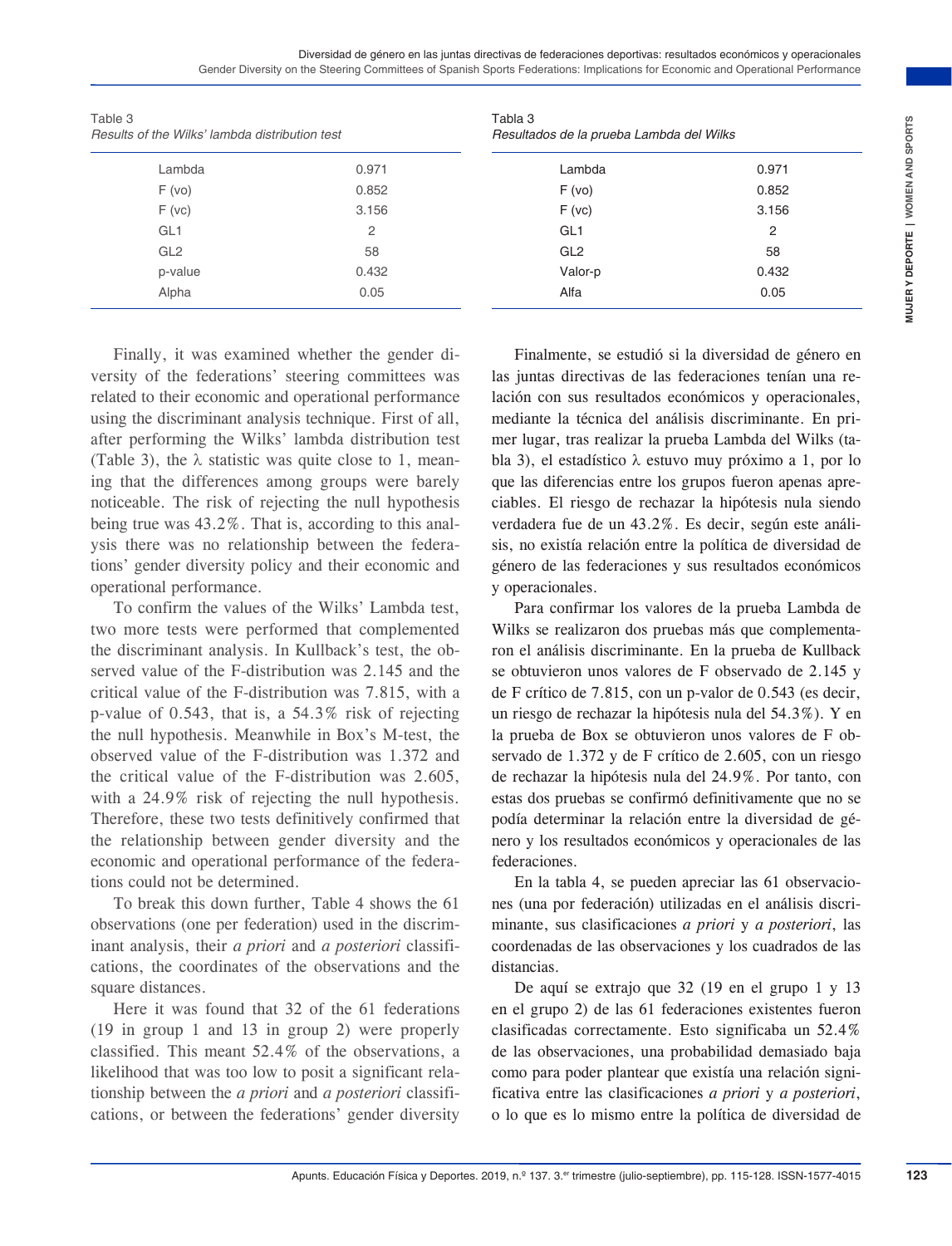Table 4

*Discriminant analysis. Classification of observations*

Tabla 4 *Análisis discriminante. Clasificación de las observaciones*

| Federation                | Federación               | A priori       | A post.                 | Pr(1) | Pr(2) | F <sub>1</sub> | $D^2(1)$ | D <sup>2</sup> (2) |
|---------------------------|--------------------------|----------------|-------------------------|-------|-------|----------------|----------|--------------------|
| Underwater activities     | Actividades subacuáticas | 1              | 2                       | 0.473 | 0.527 | $-0.318$       | $-2.312$ | $-2.531$           |
| Air sports                | Aeronáutica              | 1              | 1                       | 0.992 | 0.008 | 2.903          | 11.859   | 21.385             |
| Chess                     | Ajedrez                  | 2              | $\mathbf{1}$            | 0.547 | 0.453 | 0.313          | $-2.485$ | $-2.110$           |
| Athletics                 | Atletismo                | 2              | $\overline{2}$          | 0.477 | 0.523 | $-0.613$       | $-2.000$ | $-2.182$           |
| Motor sports              | Automovilismo            | $\overline{c}$ | $\overline{c}$          | 0.482 | 0.518 | $-0.129$       | $-2.508$ | $-2.655$           |
| Badminton                 | Bádminton                | $\mathbf{1}$   | $\mathbf{1}$            | 0.871 | 0.129 | 1.201          | $-0.178$ | 3.637              |
| Sports dancing            | Baile deportivo          | 2              | $\overline{2}$          | 0.473 | 0.527 | $-0.303$       | $-2.331$ | $-2.546$           |
| <b>Basketball</b>         | Baloncesto               | 1              | 1                       | 0.881 | 0.119 | 0.922          | 0.344    | 4.343              |
| Handball                  | Balonmano                | 2              | 1                       | 0.548 | 0.452 | $-1.171$       | $-0.790$ | $-0.405$           |
|                           |                          | $\overline{c}$ |                         |       |       |                |          |                    |
| Baseball and softball     | Béisbol y softbol        |                | $\mathbf{1}$            | 0.679 | 0.321 | $-0.404$       | $-0.340$ | 1.156              |
| Billiards                 | <b>Billar</b>            | 2              | $\mathbf{1}$            | 0.515 | 0.485 | $-0.169$       | $-2.135$ | $-2.012$           |
| <b>Bowling</b>            | <b>Bolos</b>             | 1              | $\mathbf{1}$            | 0.662 | 0.338 | 1.014          | $-1.809$ | $-0.469$           |
| Boxing                    | Boxeo                    | $\overline{c}$ | $\mathbf{1}$            | 0.663 | 0.337 | 0.631          | $-1.912$ | $-0.562$           |
| Hunting                   | Caza                     | $\mathbf{1}$   | $\overline{c}$          | 0.460 | 0.540 | $-0.751$       | $-1.907$ | $-2.231$           |
| Cycling                   | Ciclismo                 | $\mathbf{1}$   | $\mathbf{1}$            | 0.507 | 0.493 | 0.094          | $-2.560$ | $-2.507$           |
| Pigeon-breeding           | Colombicultura           | $\mathbf{1}$   | $\overline{c}$          | 0.469 | 0.531 | $-0.312$       | $-2.368$ | $-2.614$           |
| Pigeon-fancying           | Colombófila              | 1              | $\overline{c}$          | 0.469 | 0.531 | $-0.305$       | $-2.408$ | $-2.657$           |
| Ice sports                | Deportes de hielo        | 2              | $\mathbf{1}$            | 0.708 | 0.292 | $-0.339$       | 0.404    | 2.178              |
| Winter sports             | Deportes de invierno     | $\mathbf{1}$   | $\overline{2}$          | 0.461 | 0.539 | $-0.443$       | $-2.289$ | $-2.600$           |
| Fencing                   | Esgrima                  | 2              | $\mathbf{1}$            | 0.553 | 0.447 | $-1.450$       | $-0.281$ | 0.145              |
| Speleology                | Espeleología             | $\mathbf{1}$   | $\mathbf{1}$            | 0.994 | 0.006 | 2.987          | 13.118   | 23.344             |
| Water skiing              | Esquí náutico            | 1              | $\mathbf{1}$            | 0.505 | 0.495 | $-0.139$       | $-2.266$ | $-2.227$           |
| Football                  | Fútbol                   | 1              | $\overline{c}$          | 0.486 | 0.514 | $-0.111$       | $-2.486$ | $-2.595$           |
| American football         | Fútbol americano         | 1              | $\mathbf{1}$            | 1.000 | 0.000 | 3.805          | 17.983   | 43.504             |
| Greyhound racing          | Galgos                   | $\mathbf{1}$   | $\overline{2}$          | 0.466 | 0.534 | $-0.343$       | $-2.369$ | $-2.642$           |
| Gymnastics                | Gimnasia                 | 2              | $\overline{c}$          | 0.477 | 0.523 | $-0.730$       | $-1.476$ | $-1.662$           |
|                           | Golf                     | 2              | $\overline{c}$          | 0.459 |       | $-0.478$       |          | $-2.563$           |
| Golf                      |                          |                |                         |       | 0.541 |                | $-2.237$ |                    |
| Wrestling                 | Halterofilia             | 2              | $\overline{c}$          | 0.463 | 0.537 | $-0.594$       | $-2.108$ | $-2.406$           |
| Horseback riding          | Hípica                   | $\mathbf{1}$   | $\overline{c}$          | 0.488 | 0.512 | $-0.119$       | $-2.460$ | $-2.558$           |
| Hockey                    | Hockey                   | 2              | $\overline{2}$          | 0.482 | 0.518 | $-0.221$       | $-2.402$ | $-2.548$           |
| Judo                      | Judo                     | $\mathbf{1}$   | $\mathbf{1}$            | 0.731 | 0.269 | 0.686          | $-1.349$ | 0.653              |
| Karate                    | Karate                   | 1              | $\overline{\mathbf{c}}$ | 0.471 | 0.529 | $-0.876$       | $-1.679$ | $-1.909$           |
| Kick-boxing               | Kick-boxing              | 1              | $\overline{c}$          | 0.480 | 0.520 | $-0.153$       | $-2.496$ | $-2.657$           |
| Wrestling                 | Luchas olímpicas         | 1              | $\mathbf{1}$            | 0.509 | 0.491 | $-0.132$       | $-2.224$ | $-2.150$           |
| Mountaineering and skiing | Montaña y escalada       | $\mathbf{1}$   | $\mathbf{1}$            | 0.503 | 0.497 | 0.087          | $-2.567$ | $-2.541$           |
| Motorcycling              | Motociclismo             | 1              | $\overline{c}$          | 0.463 | 0.537 | $-1.158$       | $-1.085$ | $-1.380$           |
| Speedboat racing          | Motonáutica              | $\mathbf{1}$   | $\mathbf{1}$            | 0.511 | 0.489 | 0.074          | $-2.508$ | $-2.421$           |
| Swimming                  | Natación                 | 2              | $\overline{c}$          | 0.468 | 0.532 | $-0.826$       | $-1.769$ | $-2.029$           |
| Orienteering              | Orientación              | 2              | $\overline{2}$          | 0.476 | 0.524 | $-0.319$       | $-2.267$ | $-2.459$           |
| Paddle tennis             | Pádel                    | 2              | $\mathbf{1}$            | 0.813 | 0.187 | 1.238          | $-0.962$ | 1.971              |
| Skating                   | Patinaje                 | 2              | $\overline{c}$          | 0.474 | 0.526 | $-0.218$       | $-2.465$ | $-2.671$           |
| Pelota                    | Pelota                   | $\mathbf{1}$   | $\overline{c}$          | 0.475 | 0.525 | $-0.244$       | $-2.435$ | $-2.637$           |
| Modern pentathlon         | Pentatlón moderno        | 2              | $\mathbf{1}$            | 0.958 | 0.042 | 2.419          | 6.009    | 12.251             |
| Fishing and casting       | Pesca y casting          | 1              | $\overline{2}$          | 0.462 | 0.538 | $-0.422$       | $-2.285$ | $-2.589$           |
|                           |                          |                |                         |       |       | $-0.510$       |          |                    |
| Petanque                  | Petanca                  | 2              | 2                       | 0.460 | 0.540 |                | $-2.152$ | $-2.473$           |
| Canoeing                  | Piragüismo               | 1              | 2                       | 0.497 | 0.503 | $-0.415$       | $-2.064$ | $-2.085$           |
| Polo                      | Polo                     | 1              | 1                       | 0.569 | 0.431 | 0.477          | $-2.450$ | $-1.897$           |
| Rowing                    | Remo                     | 1              | 1                       | 0.731 | 0.269 | $-0.147$       | 0.173    | 2.168              |
| Rugby                     | Rugby                    |                | $\mathbf{1}$            | 0.503 | 0.497 | $-0.661$       | $-1.759$ | $-1.734$           |
| Surf live saving          | Salvamento y socorrismo  | 1              | 2                       | 0.457 | 0.543 | $-0.649$       | $-2.053$ | $-2.402$           |
| Squash                    | Squash                   | 1              | 2                       | 0.478 | 0.522 | $-1.082$       | $-1.305$ | $-1.478$           |
| Surfing                   | Surf                     | 1              | 1                       | 0.604 | 0.396 | $-1.074$       | $-0.520$ | 0.323              |
| Taekwondo                 | Taekwondo                | 1              | $\mathbf{1}$            | 0.526 | 0.474 | 0.252          | $-2.557$ | $-2.352$           |
| Tennis                    | Tenis                    | 2              | 2                       | 0.456 | 0.544 | $-0.655$       | $-2.044$ | $-2.395$           |
| Table tennis              | Tenis de mesa            | 1              | $\overline{c}$          | 0.469 | 0.531 | $-0.304$       | $-2.408$ | $-2.658$           |
| Skeet shooting            | Tiro a vuelo             | 1              | 2                       | 0.463 | 0.537 | $-0.490$       | $-2.134$ | $-2.429$           |
| Archery                   | Tiro con arco            | 1              | 2                       | 0.474 | 0.526 | $-0.220$       | $-2.455$ | $-2.659$           |
| Olympic shooting          | Tiro olímpico            | 1              | $\mathbf{1}$            | 0.785 | 0.215 | 0.826          | $-0.939$ | 1.654              |
| Triathlon                 | Triatlón                 | 2              | $\overline{c}$          |       |       |                |          | $-1.524$           |
|                           |                          |                |                         | 0.462 | 0.538 | $-1.110$       | $-1.215$ |                    |
| Sailing                   | Vela                     | 2              | 1                       | 0.697 | 0.303 | 0.653          | $-1.642$ | 0.021              |
| Volleyball                | Voleibol                 | $\mathbf{1}$   | $\mathbf{1}$            | 0.570 | 0.430 | 0.525          | $-2.438$ | $-1.871$           |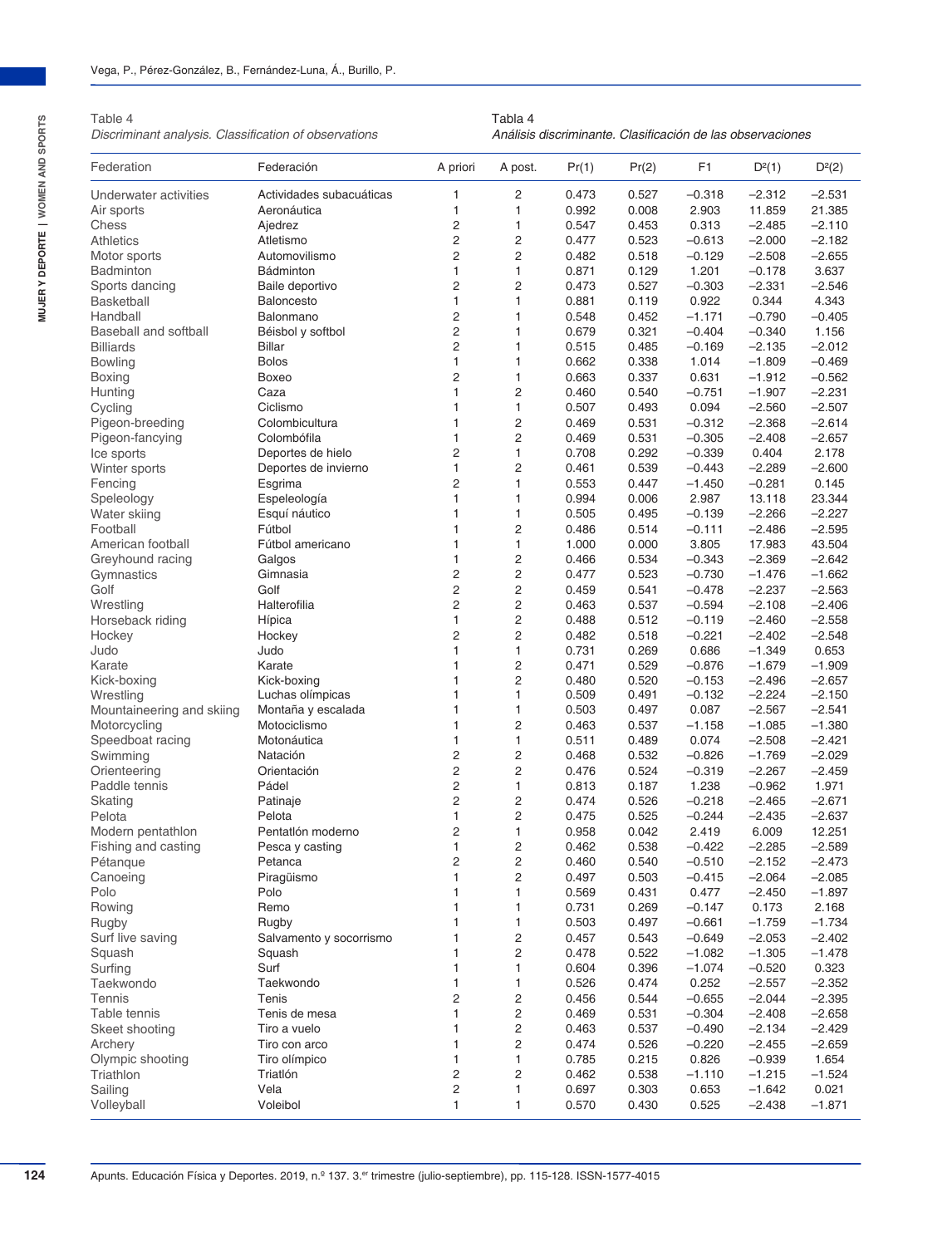| Table 5                                 |  |  |
|-----------------------------------------|--|--|
| Discriminant analysis. Confusion matrix |  |  |

| (Group) from / to |    |    | Total | % correct |
|-------------------|----|----|-------|-----------|
|                   | 19 | 19 | 38    | 50.00%    |
| $\overline{2}$    | 10 | 13 | 23    | 56.52%    |
| Total             | 29 | 32 | 61    | 52.46%    |

*Source:* Authors based on the data from the sample studied.

policy and their economic and operational performance. The summarised results can be seen in the confusion matrix in Table 5.

#### Tabla 5 *Análisis discriminante. Matriz de confusión*

| (Grupo) de / a |    | 2  | Total | % correcto |
|----------------|----|----|-------|------------|
| 1              | 19 | 19 | 38    | 50.00%     |
| 2              | 10 | 13 | 23    | 56.52%     |
| Total          | 29 | 32 | 61    | 52.46%     |

*Fuente:* elaboración propia a partir de los datos de la muestra objeto de estudio.

género de las federaciones y sus resultados económicos y operacionales. Los resultados resumidos se pudieron observar en la matriz de confusión de la tabla 5.

### **Discussion and Conclusions**

This study analysed gender diversity on the steering committees of Spanish sports federations from different vantage points: current female presence and evolution in this presence on the federations' steering committees, analysis of diversity in federation licences, and analysis of the influence of gender diversity on the economic and operational performance of each of the federations. Gender diversity is a topical issue in analyses of corporate governance. According to Laffarga Briones (2011), women managers of large corporations do as much as or more than their male counterparts in terms of professional dedication and personal and family effort, while they tend to be paid less and earn less professional recognition despite their high degree of engagement.

The steering committees of Spanish sports federations show a higher percentage of women than the boards of directors of the leading Spanish companies, yet somewhat lower than the European mean. In 2013, 11.9% (103 out of 865) of the steering committee members of Spanish sports federations were women, a figure higher than the 6.6% observed on the boards of directors of the leading Spanish companies (Mateos et al., 2010), yet lower than the 13.7% mean in European companies (European Commission, 2012b).

Furthermore, the recommendations of Law 3/2007 and the proposals from the European Commission on 11 November 2012 have not been met.

It is worth noting that in 2013, the federations for football ("*n*" total number of the steering committee = 58), fishing and casting  $(n = 14)$ ,

### **Discusión y conclusiones**

**Example 2019**<br>
Apple 2019, a converte consider the state of controls and the state of the state of the state of the state of the state of the state of the state of the state of the state of the state of the state of the s En este trabajo se analizó la diversidad de género en las juntas directivas de las federaciones deportivas españolas desde diversos enfoques: análisis actual y de la evolución de la presencia femenina en las juntas deportivas de las federaciones, análisis de la diversidad en las licencias federativas, y análisis de la influencia de la diversidad de género con el rendimiento económico y operacional de cada una de las federaciones. La diversidad de género es una cuestión de actualidad en los análisis de gobierno corporativo de las empresas. Según Laffarga Briones (2011), las directivas de grandes corporaciones hacen tanto o más que sus homólogos hombres, en términos de dedicación profesional y esfuerzo personal y familiar, mientras que suelen obtener menores recompensas y reconocimiento profesional a pesar de su alto grado de implicación.

Las juntas directivas de las federaciones deportivas españolas presentan un porcentaje de mujeres algo superior al de los consejos de administración de las principales empresas españolas, pero algo inferior a la media europea. En 2013 había un 11.9% (103 de 865) de mujeres en las juntas directivas de las federaciones deportivas españolas, cifra superior al 6.6% observado en los consejos de administración de las principales empresas españolas (Mateos et al., 2010), pero inferior al 13.7% de media en empresas europeas (European Commission, 2012b).

Además, no se alcanzan las recomendaciones de la Ley 3/2007 y de las propuestas de Comisión Europea del 11 de noviembre de 2012.

Cabe destacar que en 2013 las federaciones de fútbol (número "n" total de miembros en la junta directiva=58), pesca y casting  $(n=14)$ , taekwondo  $(n=19)$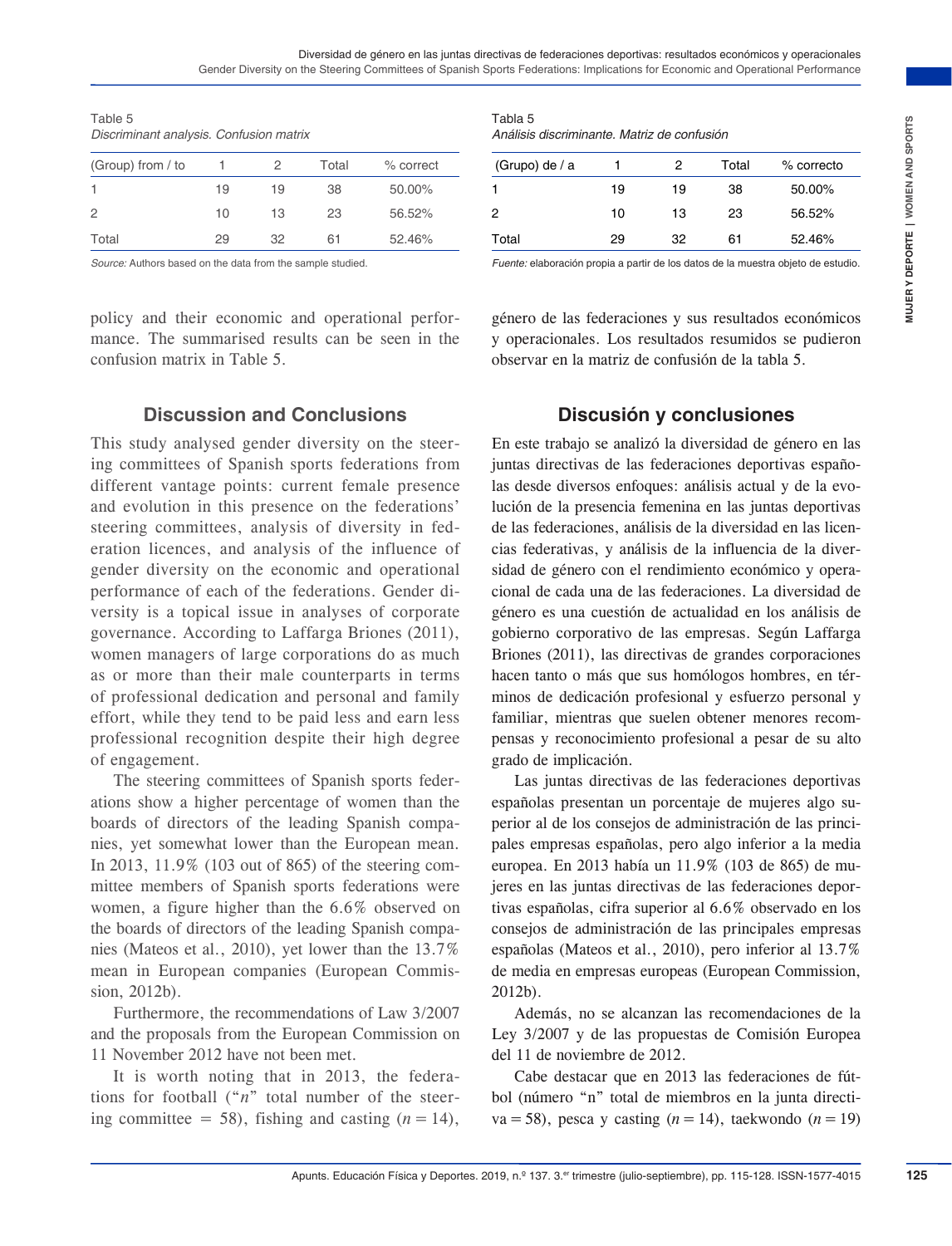taekwondo  $(n = 19)$  and skeet shooting  $(n = 17)$ exclusively had men on their steering committees. This figure – 6.5% of all the federations – contrasts with the 76.5% found on the boards of directors of the leading Spanish companies (Mateos et al., 2010). However, up to a total of 33 federations (54.1%) have only one woman on their steering committee as Castaño (2009) inquired into a symbolic female presence, that is, a presence that exists only to meet a quota, but whose executive capacity is unimportant, usually with very limited real, effective power. In this sphere, sports federations are more similar to the way companies in any sector work than to politics (Lombardo & Verge, 2017; Meier, 2014), even though they are organisations with delegated public functions.

Studies in other sectors have found statistically significant discrimination against women in professions dominated by men, in fields like engineering and computers science, and against men in professions dominated by women, such as secretarial and administrative work (Riach & Rich, 2006).

Based on the analysis of the five-year period 2008- 2013, we can conclude that the presence of women on the federations' steering committees is increasing gradually, albeit at a slower pace than the average in companies in the European Union (Muñoz-Repiso, 2016). Specifically, in this period it has gone from 9.9% to 11.9%. This evolution is not homogeneous in all Spanish sports federations: the percentage improved in 32 federations, while it decreased in 18. Furthermore, in terms of aggregate percentages, the increase in women on the steering committees has been slightly higher than the increase in the percentage of female sports licences, which went from 20.1 to 21%.

Finally, by performing discriminant analysis the influence of gender diversity on the economic and operational performance of the federations has been discarded. In this sense, the literature revealed a positive correlation between the presence of women and decision-making and profitability (Adler, 2001; Catalyst, 2004), while other studies found no correlation (Driga & Prior, 2008; Gallego, García, & Rodríguez, 2008; García, García, & Mora, 2008). The presence of women in sports federations is still considered too low (the one with the most has 25%) for their decision-making to exert a decisive influence compared

y tiro a vuelo  $(n = 17)$  presentan exclusividad masculina dentro de la junta directiva. Esta cifra –6.5% del total de federaciones– contrasta con el 76.5% observado en los consejos de administración de las principales empresas españolas (Mateos et al., 2010). Sin embargo, hasta un total de 33 federaciones (54.1%) tan solo tienen una mujer en su junta directiva como se preguntaba Castaño (2009) sobre la presencia femenina simbólica. Es decir, se trata de una presencia que existe solo para cumplir una cuota, pero en la que su capacidad ejecutiva no es importante, contando con un poder efectivo y real, generalmente, muy limitado. Las federaciones deportivas muestran en este ámbito mayor proximidad al funcionamiento de las empresas de cualquier sector que a la política (Lombardo y Verge, 2017; Meier, 2014), a pesar de ser organizaciones con funciones públicas delegadas.

En estudios de otros sectores se ha observado una discriminación estadísticamente significativa hacia las mujeres en las profesiones dominadas por los hombres, en campos como la ingeniería o informática, y hacia los hombres en las dominadas por las mujeres, como en las tareas de secretaría y administración (Riach y Rich, 2006).

Del análisis evolutivo en el lustro 2008-2013 se puede concluir que la presencia de mujeres en la junta directiva de las federaciones se está incrementando paulatinamente, aunque a menor ritmo que la media de las empresas de la Unión Europea (Muñoz-Repiso, 2016). En concreto, en este periodo se ha pasado de un 9.9 a un 11.9%. Esta evolución no es homogénea en todas las federaciones deportivas españolas: 32 federaciones mejoraron el porcentaje mientras que 18 lo redujeron. Además, de manera porcentual agregada, el incremento de mujeres en las juntas directivas ha sido ligeramente superior al incremento del porcentaje de licencias deportivas femeninas, que han pasado del 20.1 al 21%.

Por último, mediante la realización de un análisis discriminante se ha descartado la influencia de la diversidad de género en los rendimientos económicos y operacionales de las federaciones. En este sentido, se ha encontrado entre la literatura exitente correlación positiva entre presencia de mujeres en la toma de decisiones y la rentabilidad (Adler, 2001; Catalyst, 2004), mientras que otros no encuentran ningún tipo de correlación (Driga y Prior, 2008; Gallego, García y Rodríguez, 2008; García, García y Mora, 2008). Se considera que la presencia de mujeres en las federaciones deportivas es todavía demasiado baja (25% la que más mujeres tiene) para que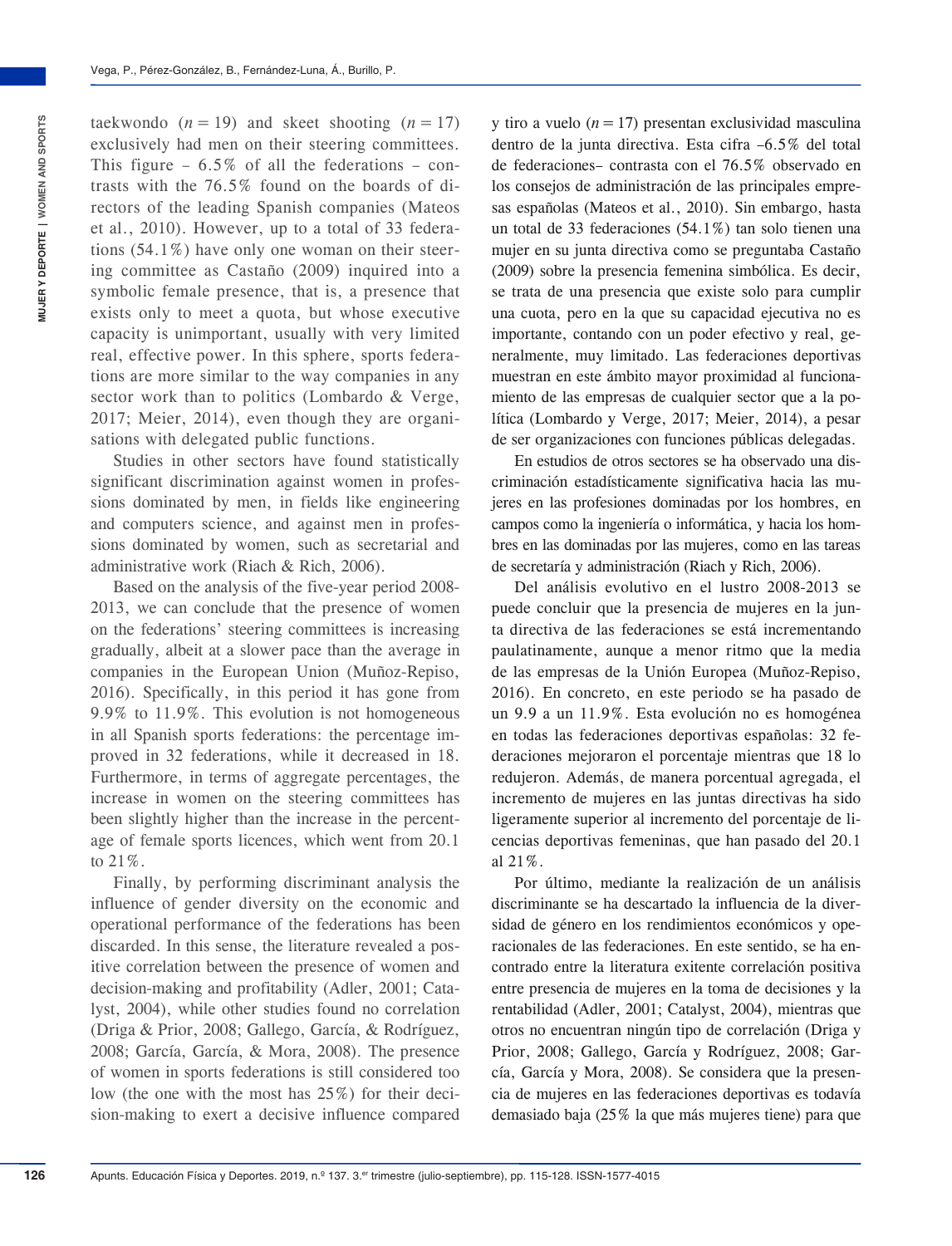to others with a lower female presence or no women at all.

In short, gender inequality still exists on the steering committees of Spanish sports federations, although it is decreasing and does not significantly affect the economic and operational performance of the federations. It is essential to continue analysing these figures in the future to confirm the trends found in this study.

## **Conflict of Interests**

No conflict of interest was reported by the authors.

- Adler, R. D. (2001). *Women in the executive suite correlate to high profits. Working paper*. European Project on Equal Pay.
- Ahern, K. R., & Dittmar, A. K. (2012). The changing of the boards: The impact on firm valuation of mandated female board representation. *Quarterly Journal of Economics, 127*(1), 137-197. [doi:10.1093/](https://doi.org/10.1093/qje/qjr049)  $q$ ie/ $q$ ir $049$
- Alfaro, E., Vázquez, B., Gallardo, J. M., & Ferro, S. (2012). La participación de las mujeres dentro de la Dirección General de Deportes de la Comunidad de Madrid y las federaciones deportivas madrileñas. *Revista Cronos, 11*(2), 7-16.
- Alfaro, E., Vázquez, B., Gallardo, J. M., & Ferro, S. (2013). Mujeres en puestos de responsabilidad dentro de las organizaciones públicas deportivas de la Comunidad de Madrid. *Revista Ágora para la EF y el Deporte, 15*(1), 40-53.
- Alimo-Metcalfe, B. (1995). An investigation of female and male constructs of leadership and empowerment. *Women in Management Review, 10*(2), 3-8. [doi:10.1108/09649429510146901](https://doi.org/10.1108/09649429510146901)
- Berenguer, C., Cerver, E., Torre, A., & Torcal, V. (2004). El estilo directivo de las mujeres y su influencia sobre la gestión del equipo de trabajo en las cooperativas valencianas. *Revista CIRIEC-España, 50*, 123-149.
- Burgess, Z., & Tharenou, P. (2002). Women board directors: Characteristics of the few. *Journal of Business Ethics, 37*(1), 39-49. [doi:10.1023/A:1014726001155](https://doi.org/10.1023/A:1014726001155)
- Catalyst (2004). *The bottom line: Connecting corporate performance and gender diversity*. New York: Autor.
- Castaño, C. (Ed.). (2009). *Mujeres y poder empresarial en España*. Madrid: Instituto de la Mujer (Ministerio de Igualdad).
- Castañón Rodríguez, J. (abril, 2007). Mujer, idioma y fútbol en España (1904-2004). *Lecturas: Educación Física y Deportes, 107*. Recuperado de [https://www.efdeportes.com/efd107/mujer-idioma-y-futbol](https://www.efdeportes.com/efd107/mujer-idioma-y-futbol-en-espana-1904-2004.htm)[en-espana-1904-2004.htm](https://www.efdeportes.com/efd107/mujer-idioma-y-futbol-en-espana-1904-2004.htm)
- Castillo-Andrés, O., Campos-Mesa, M. C., & Ries, F. (2013). Gender equity in physical education from the perspective of achievement goal theory. *Journal of Sport and Health Research, 5*(1), 57-70.
- COE. (2018). Comité Olímpico Español. Asamblea General. Recuperado de [http://www.coe.es/COE/bd\\_perso.nsf/AD8EFBE3D71DF991C](http://www.coe.es/COE/bd_perso.nsf/AD8EFBE3D71DF991C1257DA30049C9FC?OpenView&query=ASAMBLEA+GENERAL) [1257DA30049C9FC?OpenView&query=ASAMBLEA+GENERAL](http://www.coe.es/COE/bd_perso.nsf/AD8EFBE3D71DF991C1257DA30049C9FC?OpenView&query=ASAMBLEA+GENERAL)
- Croson, R., & Gneezy, U. (2009). Gender differences in preferences. *Journal of Economic Literature, 47*, 1-27. [doi:10.1257/jel.47.2.448](https://doi.org/10.1257/jel.47.2.448)

su toma de decisiones influya determinantemente sobre otras con presencia menor o nula de mujeres.

Presence or no women de decisions influence and continuous memorial de ginere existe to the continuous or tries. The definite to the substitute of the sumpress of both the sumpress of both the sumpress of the sumpress of En definitiva, la desigualdad de género existe todavía en las juntas directivas de las federaciones españolas, aunque está disminuyendo, y sin que esto afecte de manera significativa a los rendimientos económicos y operacionales de las federaciones. Será necesario seguir analizando estos valores en el futuro para confirmar las tendencias observadas en esta investigación.

## **Conflicto de intereses**

Las autorías no han comunicado ningún conflicto de intereses.

## *References Referencias*

- CSD. (2014). *Principales acontecimientos y marcas del deporte español en el año 2013*. Madrid: Consejo Superior de Deportes.
- Piedra, J. (2008). *Discriminaciones económicas de las mujeres en el deporte de alto nivel.* Presentado en el IV Congreso Internacional y XXV Nacional de Educación Física (Córdoba, 2-5 de abril de 2008): "Los hombres enseñando aprenden". Séneca (Epst. 7, 8).
- Devís-Devís, J., Valenciano, J., Villamón, M., & Pérez-Samaniego, V. (2010). Disciplinas y temas de estudio en ciencias de la actividad física y del deporte. *Revista Internacional de Medicina y Ciencias de la Actividad Física y del Deporte, 10*(37), 150-166.
- Dezso, C., & Ross, D. (2011). Does female representation in top management improve firm performance? A panel data investigation. Recuperado 25 de [https://papers.ssrn.com/sol3/papers.cfm?abstract\\_](https://papers.ssrn.com/sol3/papers.cfm?abstract_id=1088182)  $id = 1088182$
- Dobbin, F., & Kalev, A. (2007). The architecture of inclusion: Evidence from corporate diversity programs. *Harvard Journal of Law and Gender, 30*, 279-302.
- Driga, O., & Prior, D. (2008). Start-up conditions and performance of women - and men - controlled businesses in manufacturing industries. Presentado en el *1st Workshop on Diversity, Gender, Governance and Accounting.* ASEPUC, Carmona, Sevilla.
- European Commission. (2012a). Propuesta de Directiva del Parlamento Europeo y del Consejo destinada a mejorar el equilibrio de género entre los administradores no ejecutivos de las empresas cotizadas y por la que se establecen medidas afines Recuperado de [http://ec.europa.](http://ec.europa.eu/transparency/regdoc/rep/1/2012/ES/1-2012-614-ES-F1-1.Pdf) [eu/transparency/regdoc/rep/1/2012/ES/1-2012-614-ES-F1-1.Pdf](http://ec.europa.eu/transparency/regdoc/rep/1/2012/ES/1-2012-614-ES-F1-1.Pdf)
- European Commission. (2012b). *Women in economic decision-making in the EU*. Luxemburg: European Commission
- Fernández, J. A. (2015). La mujer en los cargos de dirección del movimiento olímpico. *Materiales para la Historia del Deporte, 2*, 220-227.
- Gallego, I., García, I. M., & Rodríguez, L. (2008). The influence of gender diversity on corporate performance. Presentado en el *1st Workshop on Diversity, Gender, Governance and Accounting. ASE-PUC*. Carmona, Sevilla.
- García, J. M., García, B., & Mora, A. (2008). Gender diversity on the board and earnings quality. *Workshop on Diversity, Gender, Governance and Accounting.* ASEPUC, Carmona, Sevilla.
- Goldin, C. (2006). The quiet revolution that transformed women's employment, education, and family. *American Economic Review, 96*, 1-21. [doi:10.1257/000282806777212350](https://doi.org/10.1257/000282806777212350)